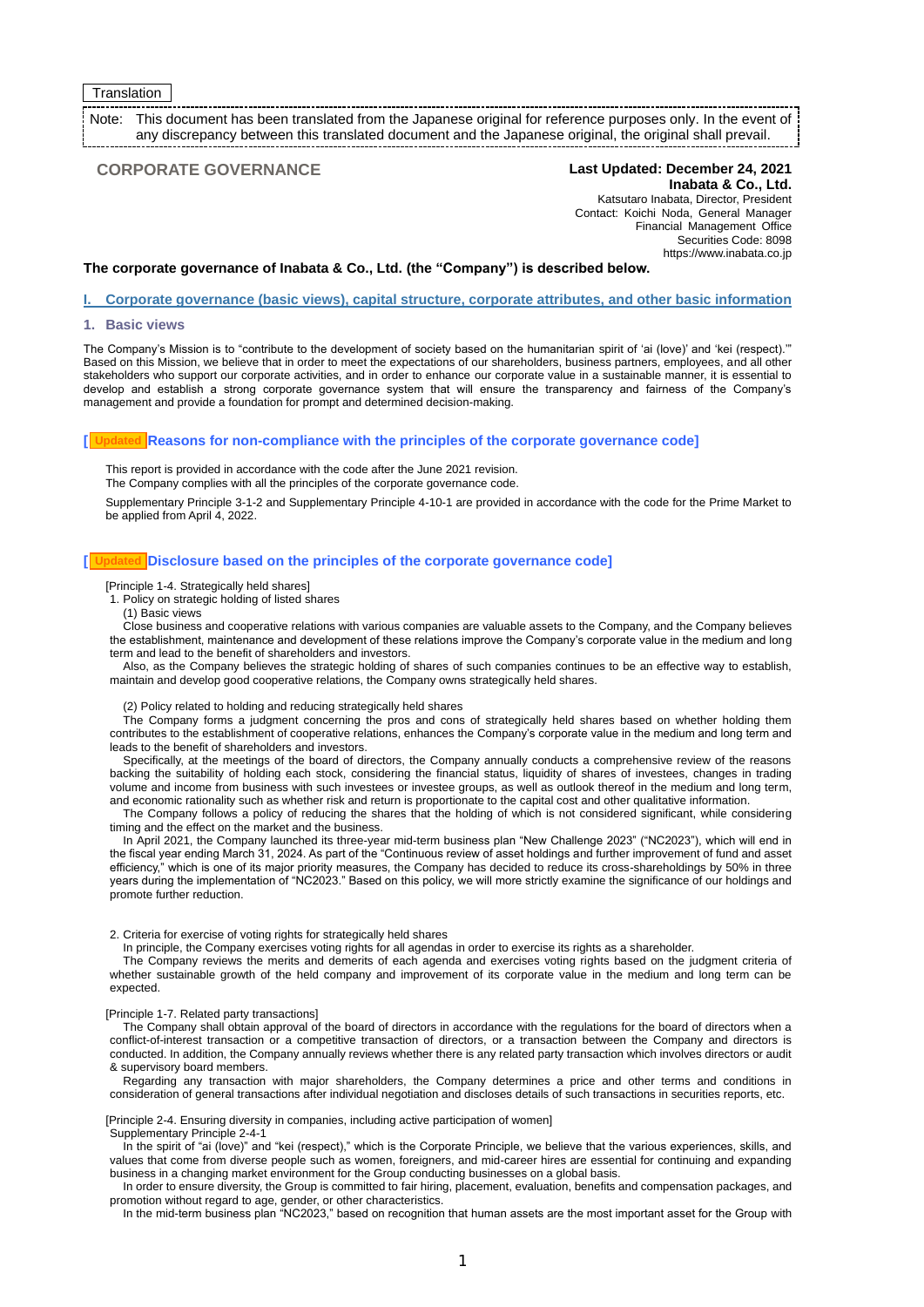the trading business serving as a core business, we will further strengthen active use of human capital under the name of "enhancement of human capital utilization efforts" as one of our key initiatives.

In order to improve diversity, we will strengthen our initiatives for employee engagement and new workstyle reform along with attempts to further enhance the systems.

We are also advancing action plans aimed at creating work environments where women can more actively participate and at supporting the work-life balance of employees, such as by providing childcare and long-term care leave for both men and women. With regard to the promotion of women to managerial positions, percentage of women in managerial positions (manager or higher)

is 3.6%, but we have set a goal of increasing this to 5% or more by 2025. In addition, in order to promote the active participation of women, we will maintain the percentage of women new college graduates hired to Staff positions at the current level of 20% or more, and increase the ratio of women in Staff positions to 15% or more.

Regarding the promotion of foreign nationals to managerial positions, at our overseas subsidiary, 50% of staff in managerial positions or higher are local hires, and we are seeking to raise the percentage above 70% within the next five years.

With regard to the promotion of mid-career employees to managerial positions, the ratio of mid-career employees among total employees is a little under 30%, but the ratio of mid-career employees among managers is just over 30%, and the number of appointments is progressing. Of the seven full-time directors and audit & supervisory board members excluding outside officers, mid-career hires account for four. Of the 16 general managers who are executive managers, five are mid-career hires. We will continue to strive for fair promotion.

We develop human resources under the two primary policies of fostering "global staff" and local employees. The implementation status of personnel development and improvement of the internal environment is described on pages 67 to 70 of the "Integrated Report 2021."

[\(https://www.inabata.co.jp/themes/english@inabata/investor/library/integrated\\_report/file/integrated\\_report2021\\_en.pdf\)](https://www.inabata.co.jp/themes/english@inabata/investor/library/integrated_report/file/integrated_report2021_en.pdf)

#### [Principle 2-6. Execution of function as asset owner of company pension]

The Company has set a policy for the operation of the pension assets and a basic policy regarding the operation of pension assets which focus on the management of all operational risks in order to secure payments of the company pension for the future.

The Company delegates all operation of the pension assets to third parties due to expertise required of such operations. All third parties operating the pension have accepted the stewardship code.

Decisions regarding the investees and the execution of voting rights are delegated to the third parties operating the pension assets. As a result, the pension operation liaison committee, which is comprised of responsible persons of the finance, accounting, and human resources departments, regularly discusses and verifies pension finance and the operation of the pension. The committee strives to maximize the interest of the beneficiaries and ensure proper management of transactions involving conflicts of interest.

#### [Principle 3-1. Enhancement of information disclosure]

- (i) With the Mission of contributing to the development of society based on the humanitarian spirit of "ai "(love) and "kei" (respect), which has been the Corporate Principle since its inception, as the basis of corporate management, the Company operates its businesses with its Vision of continually evolving, serving clients and society through global operations, and meeting their changing needs. The Company discloses its Mission, management strategy and plan on the website and in securities report, etc.
- (ii) Based on the Mission, the Company establishes continuous improvement of corporate governance as its basic policy from the perspective of maintaining healthy corporate management and improving transparency as well as efficiency of operations, supported by the view that sustainable improvement of corporate value is important to all stakeholders.
- (iii) The board of directors determines remuneration of directors within the total remuneration approved at a general meeting of shareholders. The Nominating and Remuneration Committee first reviews the details before the board of directors makes the decision. The board of directors works to ensure objectiveness, fairness and transparency by giving sufficient respect to its opinions. In addition, the Nominating and Remuneration Committee is chaired by the head independent outside director, and the majority of the members of the committee are independent outside directors. Remuneration for directors is disclosed in [Incentives] and [Director remuneration] in this corporate governance report and in securities reports.
- (iv)When the board of directors elects executives and appoints candidates for directors, audit & supervisory board members and executive officers, the Nominating and Remuneration Committee takes measures, for instance, such as interviewing candidates, to examine credentials and aptitude which would contribute to the improvement of corporate value in the medium and long term and to ensure the objectivity, fairness and transparency of any decision the board of directors makes. The Company has the "criteria for independence of outside officers" independently in place for the election of independent outside directors and independent outside audit & supervisory board members and elects them in accordance with the criteria. When the board of directors dismisses executives, the matter is first deliberated by the Nominating and Remunerating Committee. Then, while giving adequate consideration to the results of the deliberations by the Nominating and Remunerating Committee, the board of directors will decide on the dismissal of the executives by resolution, working to ensure that objectiveness, fairness and transparency is reflected this resolution.
- (v) With respect to each of the reasons for the election or dismissal or nomination when carrying out election or dismissal of executives or nomination of candidates for directors and audit & supervisory board members, the reasons for the election or dismissal the board of directors makes in accordance with the principle mentioned in (iv) above are included in notices of convocation of general meeting of shareholders.

#### Supplementary Principle 3-1-2

The Company publishes English versions of "Mission," "Vision," and a summary of the mid-term business plan "NC2023", currently underway, on the Company's website. The Integrated Report, which began publication in 2020, has also been produced in English and posted on our website.

In addition, we disclose corporate governance reports, convocation notices (summary of convocation notices) and reference documents in English. All other timely disclosure documents are disclosed in English translated versions in principle, and we strive to disclose them simultaneously with Japanese original versions.

## Supplementary Principle 3-1-3

In October 2021, the Group established the Sustainability Committee, chaired by the president, to address various issues surrounding the global environment and society as important management matters. In addition to appointing the director in charge of Financial Management and Investor Relations as vice chairman and the director in charge of each business division as Sustainability Committee members, the Group has a system that incorporates external perspectives by appointing outside directors and audit & supervisory board members observers of the committee.

In November 2021, the Sustainability Committee formulated and published the Inabata Group Sustainability Basic Policy and the Inabata Group Sustainability Code of Conduct. In the Action Guidelines, nine items such as "respect for human rights" and "environmental conservation" are considered important issues in sustainability management, and individual guidelines are published for each respectively. The Group's systems, policies, guidelines, etc. promoting sustainability are described in the latter part of this report and on the Company's website. [\(https://www.inabata.co.jp/english/csr/\)](https://www.inabata.co.jp/english/csr/)

In addition, in the three-year mid-term business plan "NC2023" which started in April 2021, the Group has set "strengthening of efforts to utilize human capital" as one of our major priority measures and is working on it as an important management issue. Based on recognition that human assets are the most important asset for the Group with the trading business serving as a core business, we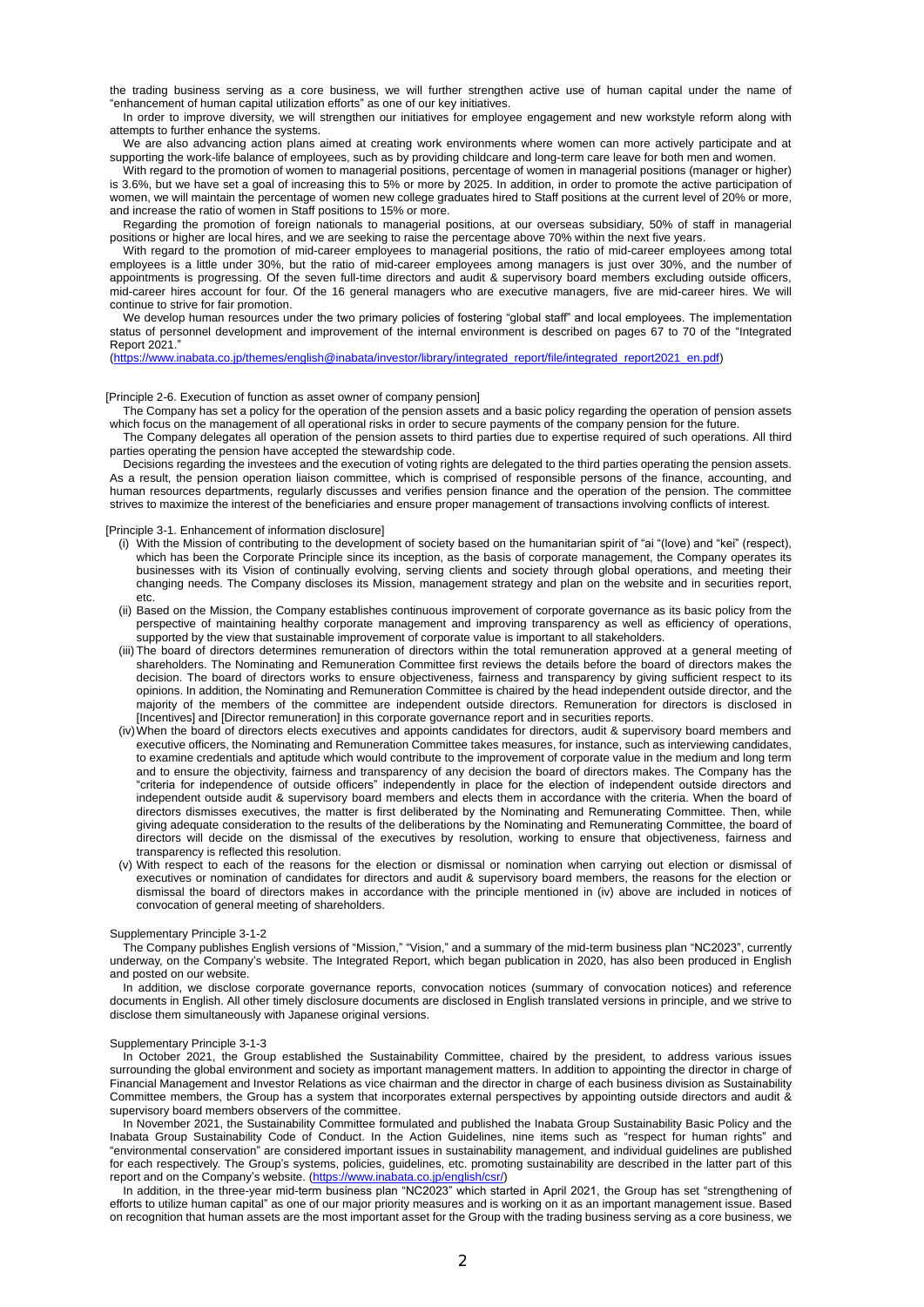will further strengthen active use of human capital. Our initiatives, such as investment in human capital and intellectual property are described in the latter part of this report.

Going forward, we will disclose information in line with TCFD recommendations regarding the impact of climate change risks and profit opportunities on our business activities and earnings.

#### [Principle 4-1. Roles and responsibilities of the board of directors (1)]

Supplementary Principle 4-1-1

The board of directors makes decisions about important matters stipulated by laws and regulations, the articles of incorporation and the regulations for the board of directors such as basic management policies including formulation of a management plan, preparation of an annual budget, and election of executive officers. Matters for resolution and matters to be reported at the meetings of the board of directors are specifically stipulated in the regulations for the board of directors.

#### [Principle 4-9. Criteria for independence and qualification of independent outside directors]

The Company has the "criteria for independence of outside officers" independently in place and posts them on its website [\(https://www.inabata.co.jp/themes/english@inabata/pdf/company/independence.pdf\)](https://www.inabata.co.jp/themes/english@inabata/pdf/company/independence.pdf). In electing an independent outside director, the Company aims to appoint a candidate who has abundant experience and knowledge of corporate management, the ability to oversee decision-making and business execution of the board of directors of the Company conducting businesses on a global basis, and the ability to provide appropriate advice from an objective perspective.

#### [Principle 4-10. Use of optional approach]

Supplementary Principle 4-10-1

The Company has established the Nominating and Remuneration Committee as a voluntary organ which is chaired by the head independent outside director, and the majority of the members of the committee are independent outside directors. In appointing executives and determining remuneration for directors, the Nominating and Remuneration Committee deliberates prior to the decision of the board of directors. The board of directors works to grant objectiveness, fairness and transparency by giving sufficient respect to the opinions (including succession plans and the perspective of diversity and skills) of the Nominating and Remuneration Committee.

[Principle 4-11. Prerequisite for securing viability of the board of directors and the audit & supervisory board] Supplementary Principle 4-11-1

There are nine incumbent directors (six internal directors and three outside directors), of whom three are independent outside directors. Three independent outside directors have management experience at other companies.

The Company elects directors after considering matters of diversity and appropriate scale in order to produce a board that is balanced in terms of knowledge, experience, and ability. In electing a new candidate for director, the board of directors makes a decision after discussion by the Nominating and Remuneration Committee while considering the knowledge, experience and views of each candidate.

In terms of knowledge, experience, and ability of directors, the skill matrix is presented on page 60 of Integrated Report 2021. [\(https://www.inabata.co.jp/themes/english@inabata/investor/library/integrated\\_report/file/integrated\\_report2021\\_en.pdf\)](https://www.inabata.co.jp/themes/english@inabata/investor/library/integrated_report/file/integrated_report2021_en.pdf)

### Supplementary Principle 4-11-2

The Company shall obtain the approval of the board of directors in accordance with the regulations for the board of directors when an internal director of the Company serves concurrently as a director or an audit & supervisory board member of another company. The Company shall obtain the approval of the audit & supervisory board when an internal audit & supervisory board member of the Company serves concurrently as a director or an audit & supervisory board member of another company.

In electing an outside director or an outside audit & supervisory board member, the Company checks concurrent positions each candidate holds and focuses on whether it is realistically possible for each candidate to perform the functions and duties required as an outside officer of the Company.

The Company discloses the status of significant concurrent positions directors and audit & supervisory board members hold in securities reports, etc.

#### Supplementary Principle 4-11-3

Based on the idea that enhancement of effectiveness of the board of directors is important, the Company annually conducts board of directors evaluation utilizing an outside consultant. A third-party evaluation, which is implemented every three years, was carried out by a third-party organization in the fiscal year ended March 2021. An outline of the board of directors evaluation is posted on the Company's website (https://www.inabata.co.jp/themes/english@inabata/investor/library/governance/file/e Going forward, the Company's policy will be to take appropriate response based on the self-evaluation results and to continuously implement such evaluation of the board of directors.

#### [Principle 4-14. Training of directors and audit & supervisory board members]

#### Supplementary Principle 4-14-2

When an internal director and an internal audit & supervisory board member assume their posts, the Company provides opportunities to them to understand the legal obligations and roles and responsibilities that they are required to follow as director/audit & supervisory board member. For outside directors and outside audit & supervisory board members, the Company provides opportunities to them to have meetings with general managers of each internal department and for overseas visits/site visits as appropriate so that they can fully understand the businesses of the Group.

The Company provides opportunities to directors and audit & supervisory board members for training after they assume their posts so that they can acquire the required knowledge and further understand their roles and responsibilities. The Company reimburses any director or audit & supervisory board member for any required expenses for training.

An online inspection of the compound manufacturing site in Vietnam was conducted in April 2021, with the participation of three outside directors and three outside audit & supervisory board members.

The implementation status of training of directors and audit & supervisory board members is reported once a year to the board of directors.

#### [Principle 5-1. Policy on constructive dialog with shareholders]

The Company actively holds a dialog with shareholders and investors to contribute to sustainable growth of the Company and improvement of the medium- and long-term corporate value.

The policy on development of a system which facilitates a constructive dialog with shareholders and investors and relevant efforts are as follows:

### (1) IR system

- Under the IR system of the Company, the president serves as the responsible person, and the director in charge of IR has also been appointed. In principle, the president and the director in charge of IR lead a dialog with shareholders and investors.
- There is a section dedicated to IR (IR Department) within Financial Management Office which serves as a contact point for shareholders and investors.
- IR Department has a system in place for the collection/analysis of various management information and timely and adequate information provision by collaborating with relevant divisions such as Financial Management Office, General Affairs Office and sales divisions.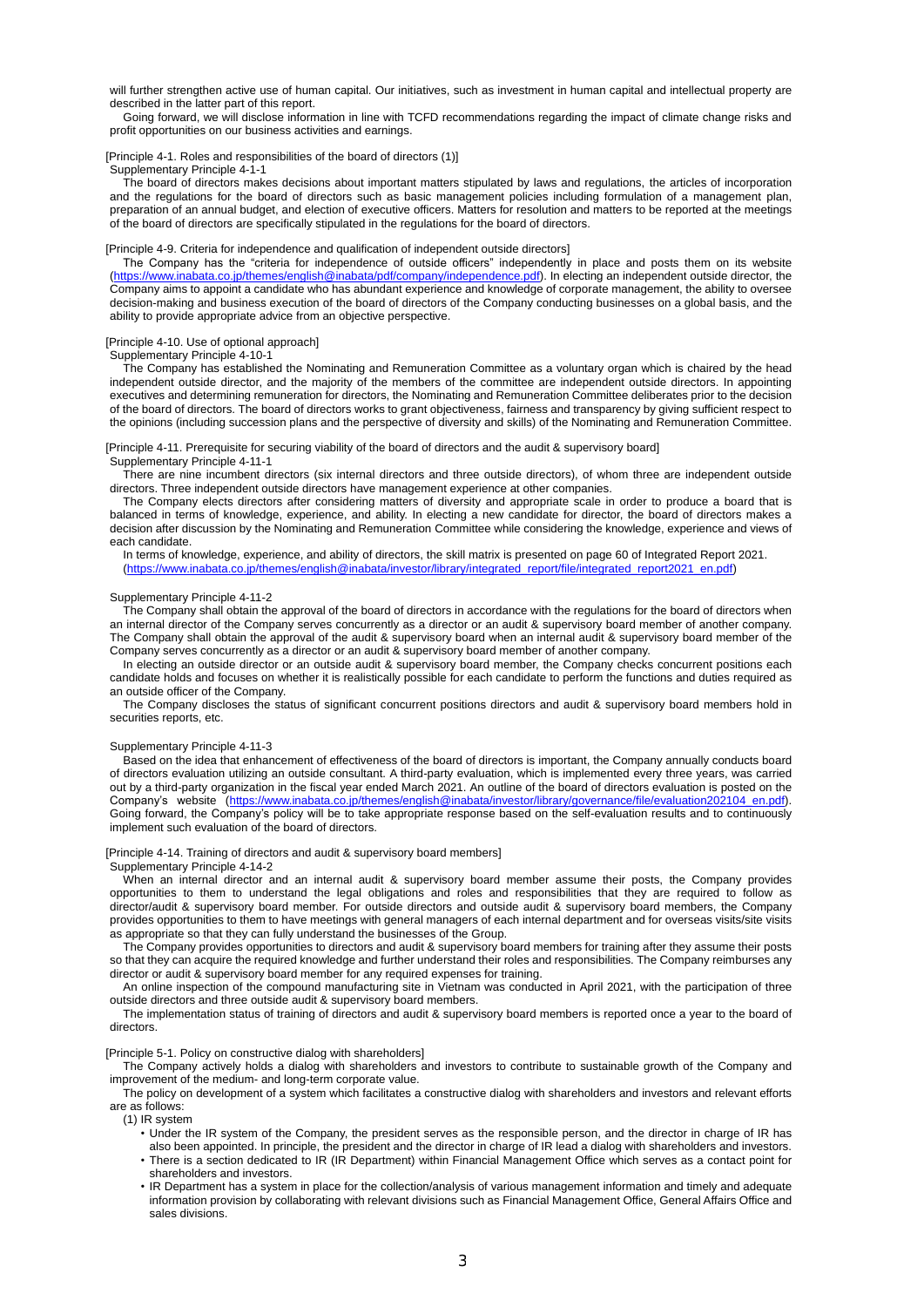(2) IR activities

- The Company handles requests for individual meetings in a positive manner to a reasonable extent.
- The Company handles requests for individual meetings for outside directors or audit & supervisory board members to a reasonable extent.
- The Company holds a briefing on financial results twice a year to explain the progress of the mid-term business plan and overview of financial results.
- The Company creates an occasion for a dialog with individual shareholders and investors through participation in IR events, etc.
- The Company actively works to provide information through its website, company brochure, shareholder news and notices of general meeting of shareholders and so forth.
- The Company creates opportunities for dialog with shareholders and investors abroad by holding IR events overseas.
- (3) Compliance with Fair Disclosure Rules
- The Company discloses information in a timely and fair manner, and complies with fair disclosure rules.

(4) Feedback

- The Company stipulated in its regulations for the board of directors that a report regarding shareholder opinions and concerns ascertained through dialog with shareholders should be included in the business execution report of the director in charge of IR at least once a year. In the fiscal year ended March 31, 2021, IR-related matters were reported at the meetings of the board of directors held in July and December 2020 and January 2021.
- (5) Management of insider information
	- The Company carries out thorough control of insider information in accordance with the "rules for information disclosure," one of the internal rules. In addition, the Company establishes a period between the day after each quarterly closing date and the announcement date as a silent period.
- (6) Understanding of shareholder structure
	- The Company conducts shareholder identification twice a year in principle to understand the holding of the Company's shares by substantial shareholders.

## **2. Capital structure**

Foreign shareholding ratio From 20% to less than 30%

## **[ Status of major shareholders] Updated**

| Name / Company name                                                                                                                       | Number of shares<br>owned | Percentage (%) |
|-------------------------------------------------------------------------------------------------------------------------------------------|---------------------------|----------------|
| Sumitomo Chemical Co., Ltd.                                                                                                               | 13,836,000                | 22.87          |
| The Master Trust Bank of Japan, Ltd. (Trust account)                                                                                      | 6,077,400                 | 10.05          |
| Custody Bank of Japan, Ltd. (Trust account)                                                                                               | 2,659,700                 | 4.40           |
| Custody Bank of Japan, Ltd.<br>(Mizuho Bank, Ltd. Retirement Benefit Trust Account re-entrusted by Mizuho Trust and<br>Banking Co., Ltd.) | 1,736,000                 | 2.87           |
| <b>SSBTC Client Omnibus Account</b>                                                                                                       | 1,474,833                 | 2.44           |
| Katsuo Inabata                                                                                                                            | 1,161,400                 | 1.92           |
| DFA Intl Small Cap Value Portfolio                                                                                                        | 1,088,600                 | 1.80           |
| Maruishi Chemical Trading Co., Ltd.                                                                                                       | 961,600                   | 1.59           |
| ASKA Pharmaceutical Co., Ltd.                                                                                                             | 785,300                   | 1.30           |
| Mizuho Bank, Ltd.                                                                                                                         | 744,900                   | 1.23           |

Controlling shareholder (except for parent company) Parent company N/A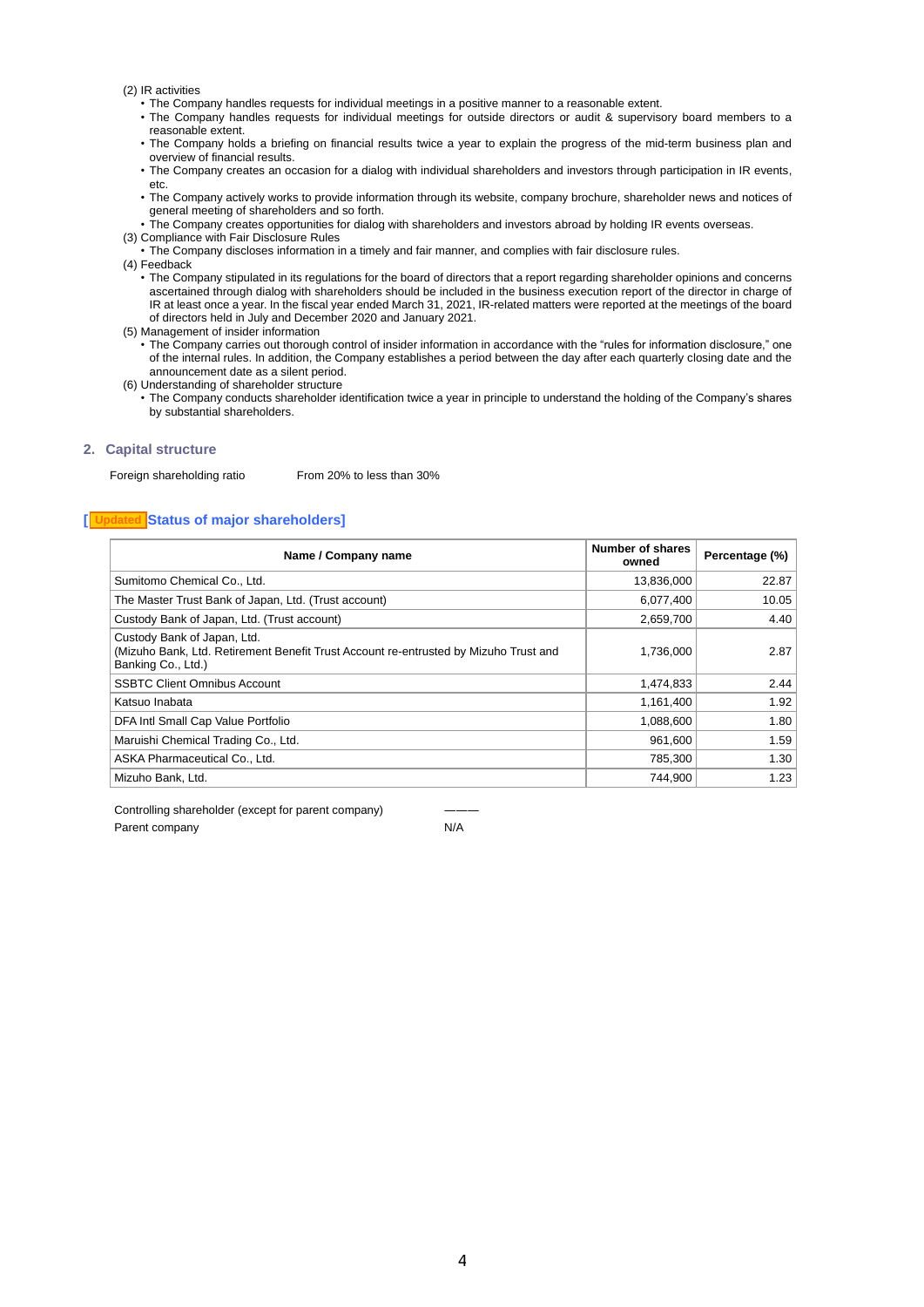**Updated** Supplementary explanation

- 1. Treasury shares held by the Company (3,010,364 shares) are omitted from the above table and calculations of percentages (excluding the 94,300 shares of the Company's shares held by Custody Bank of Japan, Ltd. (trust E account) as trust assets in the Board Benefit Trust (BBT) system).
- 2. "Custody Bank of Japan, Ltd. (Mizuho Bank, Ltd. Retirement Benefit Trust Account re-entrusted by Mizuho Trust and Banking Co., Ltd.)" is a trust asset entrusted with the Company's shares previously held by Mizuho Bank, Ltd. as a retirement benefit trust, and voting rights are to be exercised at the direction of Mizuho Bank, Ltd.
- 3. The English names of the above shareholders are based on the "Notice to all shareholders" notified by Japan Securities Depository Center, Inc.

### **3. Corporate attributes**

―――

―――

| Listed stock market and market section                                           | First Section of the Tokyo Stock Exchange  |
|----------------------------------------------------------------------------------|--------------------------------------------|
| Fiscal year-end                                                                  | March                                      |
| Type of business                                                                 | Wholesale trade                            |
| Number of employees (consolidated) as of the end of the<br>previous fiscal year  | 1.000 or more                              |
| Net sales (consolidated) for the previous fiscal year                            | From ¥100 billion to less than ¥1 trillion |
| Number of consolidated subsidiaries as of the end of the<br>previous fiscal year | From 10 to less than 50                    |

- **4. Policy on measures to protect minority shareholders in conducting transactions with controlling shareholder**
- **5. Other special circumstances which may have material impact on corporate governance**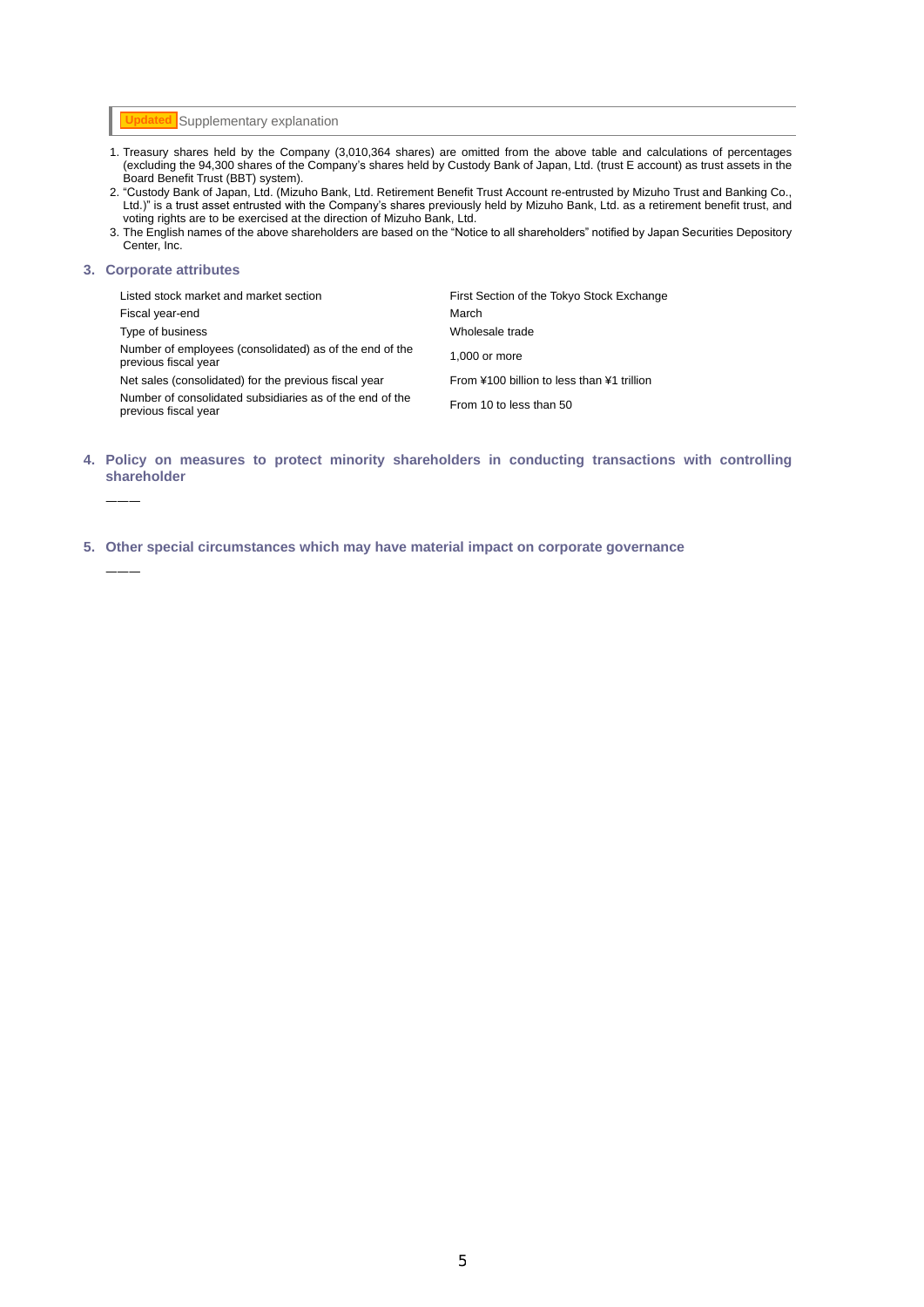## **II. Business management organization and other corporate governance systems regarding decision-making, execution of business, and oversight in management**

## **1. Organizational composition and operation**

Organization form Company with audit & supervisory board

## **[Directors]**

| Maximum number of directors stipulated in articles of<br>incorporation    | 14 directors |
|---------------------------------------------------------------------------|--------------|
| Term of office stipulated in articles of incorporation                    | 1 year       |
| Chairperson of the board                                                  | President    |
| Number of directors                                                       | 9 directors  |
| Appointment of outside directors                                          | Appointed    |
| Number of outside directors                                               | 3 directors  |
| Number of independent officers designated from among<br>outside directors | 3 directors  |

## Outside directors' relationship with the Company (1)

| <b>Name</b>     | <b>Attribute</b>     | Relationship with the Company (*) |   |   |  |   |  |   |  |  |  |  |
|-----------------|----------------------|-----------------------------------|---|---|--|---|--|---|--|--|--|--|
|                 |                      | a                                 | b | c |  | e |  | g |  |  |  |  |
| Kiyoshi Sato    | From another company |                                   |   |   |  |   |  |   |  |  |  |  |
| Kenji Hamashima | From another company |                                   |   |   |  |   |  |   |  |  |  |  |
| Takako Hagiwara | From another company |                                   |   |   |  |   |  |   |  |  |  |  |

Categories for relationship with the Company

\* "○" when the director presently falls or has recently fallen under the category; "△" when the director fell under the category in the past

\* "●" when a close relative of the director presently falls or has recently fallen under the category; "▲" when a close relative of the director fell under the category in the past

a Executive (meaning a person who executes business; hereinafter, the same) of the Company or its subsidiaries

b Executive or non-executive director of a parent company of the Company

c Executive of a fellow subsidiary company of the Company

d A party whose major client or supplier is the Company or an executive thereof

e Major client or supplier of the Company or an executive thereof<br>f Consultant, accountant or legal professional who receives a la

f Consultant, accountant or legal professional who receives a large amount of monetary consideration or other property from the Company in addition to remuneration as a director/audit & supervisory board member

g Major shareholder of the Company (or an executive of the said major shareholder if the shareholder is a corporation)

h Executive of a client or supplier company of the Company (which does not correspond to any of d, e, or f) (the outside director himself/herself only)

i Executive of a company, with which outside directors/audit & supervisory board members are mutually appointed (the outside director himself/herself only)

Executive of a company or organization that receives a donation from the Company (the outside director himself/herself only)

k Others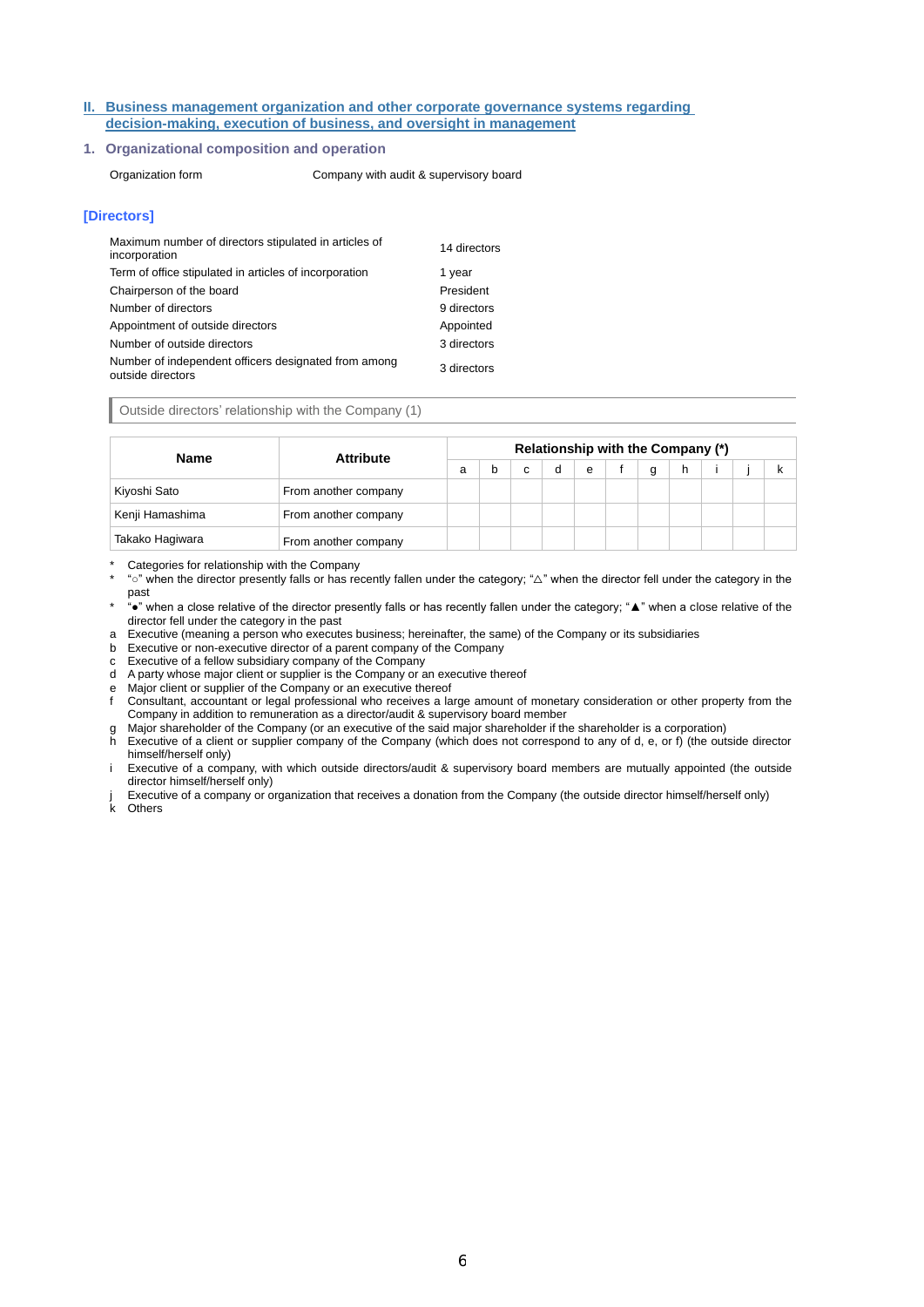#### Outside directors' relationship with the Company (2) **Updated**

| Name            | Designation as<br>independent officer | Supplementary<br>explanation of the<br>relationship | Reasons for appointment                                                                                                                                                                                                                                                                                                                                                                                                                                                                                                                                                                                                                                                                                                                                                                                                                                                                                                                                                                                                                                                                                                        |
|-----------------|---------------------------------------|-----------------------------------------------------|--------------------------------------------------------------------------------------------------------------------------------------------------------------------------------------------------------------------------------------------------------------------------------------------------------------------------------------------------------------------------------------------------------------------------------------------------------------------------------------------------------------------------------------------------------------------------------------------------------------------------------------------------------------------------------------------------------------------------------------------------------------------------------------------------------------------------------------------------------------------------------------------------------------------------------------------------------------------------------------------------------------------------------------------------------------------------------------------------------------------------------|
| Kiyoshi Sato    | $\circ$                               |                                                     | Kiyoshi Sato has served as president and CEO, and vice<br>chairman of the board of Tokyo Electron Ltd. He currently<br>serves as an outside director of Shibaura Machine Co., Ltd. and<br>Mazda Motor Corp.<br>He has global and abundant experience and extensive<br>knowledge as a member of the management of Japan's leading<br>company of manufacturing equipment for semiconductors and<br>flat panel displays. The Company expects that he will use his<br>abundant experience and extensive knowledge as a manager to<br>provide oversight and advice in relation to the Company's<br>execution of duties from an objective perspective.<br>As he satisfies the requirements of the independence<br>standards stipulated by the Tokyo Stock Exchange as well as<br>the "criteria for independence of outside officers" separately<br>established by the Company, the Company appoints him as<br>independent officer.                                                                                                                                                                                                   |
| Kenji Hamashima | $\circ$                               |                                                     | Kenji Hamashima has served as representative director and<br>senior executive vice president and president and chief<br>executive officer of USHIO INC. He currently serves as special<br>adviser of the same company.<br>He has global and abundant experience and extensive<br>knowledge as a member of the management of a manufacturer<br>which produced applied optics products such as industrial light<br>sources, and industrial machinery. The Company expects that<br>he will use his abundant experience and extensive knowledge<br>as a manager to provide oversight and advice in relation to the<br>Company's execution of duties from an objective perspective.<br>As he satisfies the requirements of the independence<br>standards stipulated by the Tokyo Stock Exchange as well as<br>the "criteria for independence of outside officers" separately<br>established by the Company, the Company appoints him as<br>independent officer.                                                                                                                                                                     |
| Takako Hagiwara | $\circ$                               |                                                     | Takako Hagiwara has served as representative director of<br>Sony Hikari Corp. and Sony Kibou Corp. (now Sony<br>Kibou/Hikari Corp.) and director of Green House Co., Ltd. She<br>currently serves as representative director of DDD Corp. and<br>outside director of Twinbird Corp. and NEC Capital Solutions<br>Limited.<br>She held positions of responsibility for many years in the<br>human resources division of a major electronics manufacturer<br>with a global presence in multiple businesses, such as<br>audiovisual equipment, games, movies, and music, in addition<br>to which she has also served in management, and accordingly<br>has extensive knowledge and experience. The Company<br>expects that she will provide advice in such areas as the<br>Company's human resources strategy, and on the promotion of<br>diversity.<br>As she satisfies the requirements of the independence<br>standards stipulated by the Tokyo Stock Exchange as well as<br>the "criteria for independence of outside officers" separately<br>established by the Company, the Company appoints her as<br>independent officer. |

Voluntary establishment of committee(s) corresponding to nominating committee or remuneration committee Established

Committees voluntarily established, composition, and chairperson's attributes

|                                                            | Committee's<br>name                         | All<br>committee<br>members | Full-time<br>members | Internal<br>directors | Outside<br>directors | Outside<br>experts | Other | Chairperson         |  |
|------------------------------------------------------------|---------------------------------------------|-----------------------------|----------------------|-----------------------|----------------------|--------------------|-------|---------------------|--|
| Committee<br>corresponding to<br>nominating<br>committee   | Nominating and<br>Remuneration<br>Committee | 4                           | $\mathbf 0$          | 1                     | 3                    | 0                  | 0     | Outside<br>director |  |
| Committee<br>corresponding to<br>remuneration<br>committee | Nominating and<br>Remuneration<br>Committee | 4                           | $\mathbf 0$          | 1                     | 3                    | 0                  | 0     | Outside<br>director |  |
| Supplementary explanation                                  |                                             |                             |                      |                       |                      |                    |       |                     |  |

When the board of directors elects or dismisses executives, appoints candidates for directors, audit & supervisory board members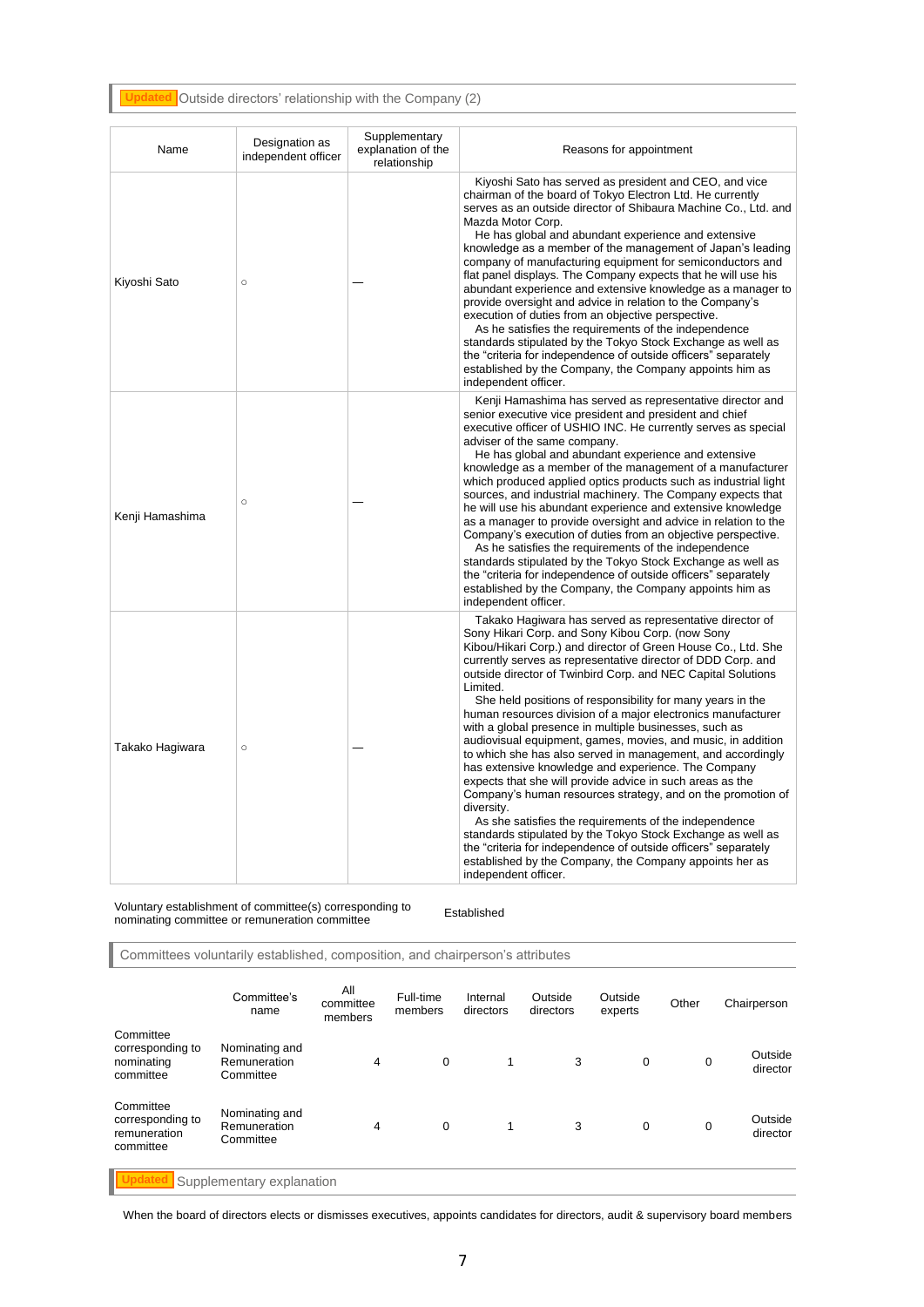and executive officers, or resolves remuneration of directors, the Nominating and Remuneration Committee, which is chaired by the head independent outside director, and the majority of the members of the committee are independent outside directors, deliberates on this matter prior to the resolutions.

The board of directors works to ensure objectiveness, fairness and transparency by giving sufficient respect to the deliberation results (including succession plans and the perspective of diversity and skills) of the Nominating and Remuneration Committee.

## **[Audit & supervisory board members]**

Establishment of audit & supervisory board Established Maximum number of audit & supervisory board members stipulated in articles of incorporation No limit on the number of audit & supervisory board members Number of audit & supervisory board members 5 audit & supervisory board members

Cooperation among audit & supervisory board members, accounting auditor and the internal audit

Audit & supervisory board members, the accounting auditor and the Internal Audit Office collaborate with one another on a regular basis through reporting of audit results and consultation.

Appointment of outside audit & supervisory board members Appointed

Number of independent officers designated from among Number of independent officers designated from among<br>outside audit & supervisory board members

Number of outside audit & supervisory board members 3 audit & supervisory board members

Outside audit & supervisory board members' relationship with the Company (1)

| Name                | <b>Attribute</b>            |  |   |   |   |          |  | Relationship with the Company (*) |  |   |
|---------------------|-----------------------------|--|---|---|---|----------|--|-----------------------------------|--|---|
|                     |                             |  | c | d | e | $\alpha$ |  |                                   |  | m |
| Yoshitaka Takahashi | From another company        |  |   |   |   |          |  |                                   |  |   |
| Katsuya Yanagihara  | Attorney                    |  |   |   |   |          |  |                                   |  |   |
| Satoshi Tamai       | Certified public accountant |  |   |   |   |          |  |                                   |  |   |

Categories for relationship with the Company

\* "○" when the audit & supervisory board member presently falls or has recently fallen under the category; "△" when the audit & supervisory board member fell under the category in the past

\* "●" when a close relative of the audit & supervisory board member presently falls or has recently fallen under the category; "▲" when a close relative of the audit & supervisory board member fell under the category in the past

a Executive (meaning a person who executes business; hereinafter, the same) of the Company or its subsidiaries

b Non-executive director or accounting advisor of the Company or its subsidiaries

c Executive or non-executive director of a parent company of the Company

d Audit & supervisory board member of a parent company of the Company

e Executive of a fellow subsidiary company of the Company f A party whose major client or supplier is the Company or an executive thereof

Major client or supplier of the Company or an executive thereof

h Consultant, accountant or legal professional who receives a large amount of monetary consideration or other property from the Company in addition to remuneration as a director/company auditor

Major shareholder of the Company (or an executive of the said major shareholder if the shareholder is a corporation)

j Executive of a client or supplier company of the Company (which does not correspond to any of f, g, or h) (the outside audit & supervisory board member himself/herself only)

k Executive of a company, with which outside directors/audit & supervisory board members are mutually appointed (the outside audit & supervisory board member himself/herself only)

Executive of a company or organization that receives a donation from the Company (the outside audit & supervisory board member himself/herself only)

m Others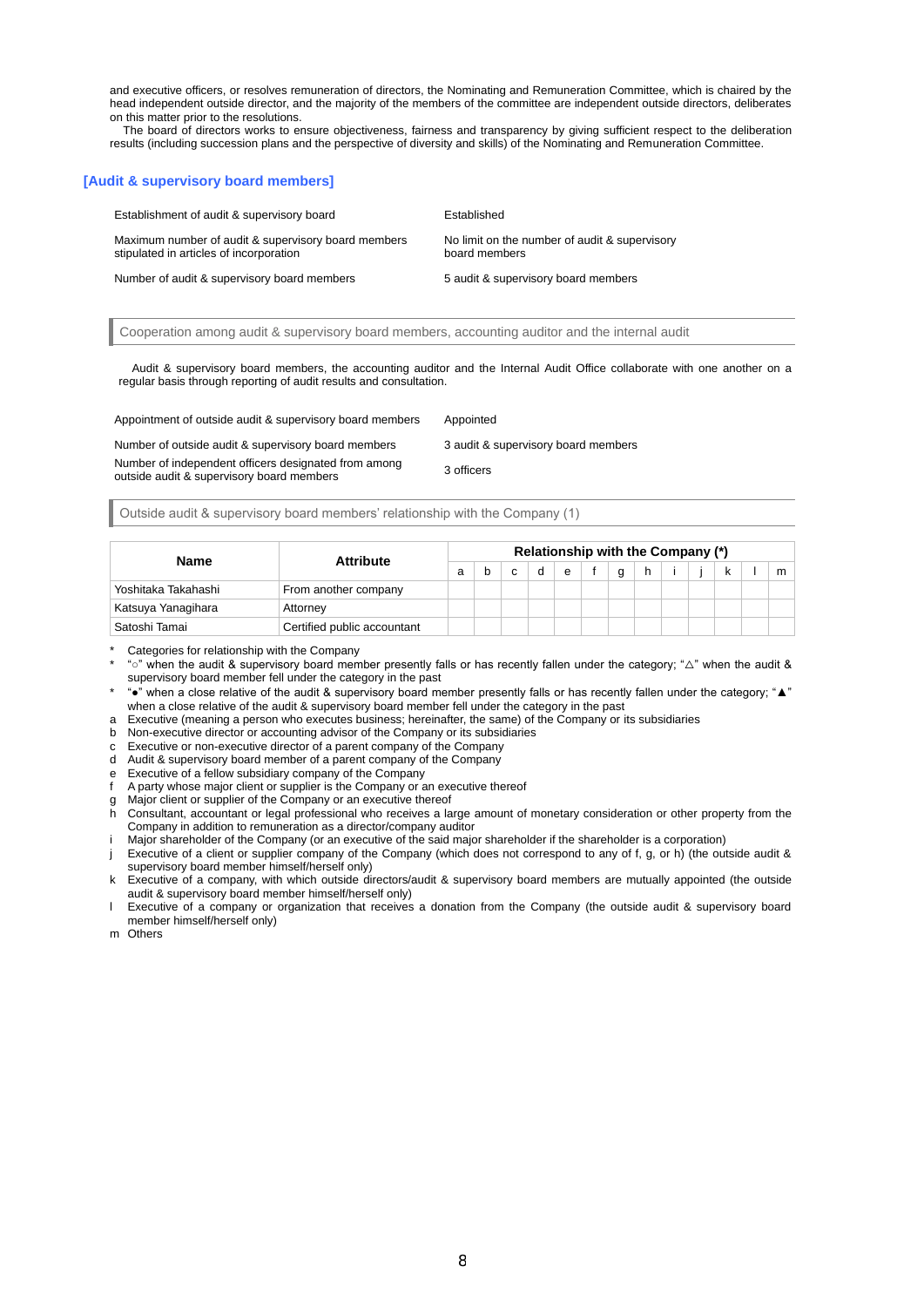Outside audit & supervisory board members' relationship with the Company (2)

| Name                | Designation as<br>independent officer | Supplementary<br>explanation of the<br>relationship | Reasons for appointment                                                                                                                                                                                                                                                                                                                                                                                                                                                                                                                                                                |
|---------------------|---------------------------------------|-----------------------------------------------------|----------------------------------------------------------------------------------------------------------------------------------------------------------------------------------------------------------------------------------------------------------------------------------------------------------------------------------------------------------------------------------------------------------------------------------------------------------------------------------------------------------------------------------------------------------------------------------------|
| Yoshitaka Takahashi | $\circ$                               |                                                     | Yoshitaka Takahashi has served as an audit & supervisory<br>board member of a listed company, and the Company appoints<br>him as outside audit & supervisory board member for the<br>purpose of conducting an objective, proactive and fair audit by<br>utilizing his abundant experience and broad views.<br>As he satisfies the requirements of the independence<br>standards stipulated by the Tokyo Stock Exchange as well as<br>the "criteria for independence of outside officers" separately<br>established by the Company, the Company appoints him as<br>independent officer. |
| Katsuya Yanagihara  | $\circ$                               |                                                     | Katsuya Yanagihara is an attorney, and the Company<br>appoints him as outside audit & supervisory board member for<br>the purpose of conducting an objective, proactive and fair audit<br>from the perspective of a professional.<br>As he satisfies the requirements of the independence<br>standards stipulated by the Tokyo Stock Exchange as well as<br>the "criteria for independence of outside officers" separately<br>established by the Company, the Company appoints him as<br>independent officer.                                                                          |
| Satoshi Tamai       | $\circ$                               |                                                     | Satoshi Tamai is a certified public accountant, and the<br>Company appoints him as outside audit & supervisory board<br>member for the purpose of conducting an objective, proactive<br>and fair audit from the perspective of a professional.<br>As he satisfies the requirements of the independence<br>standards stipulated by the Tokyo Stock Exchange as well as<br>the "criteria for independence of outside officers" separately<br>established by the Company, the Company appoints him as<br>independent officer.                                                             |

## **[Independent officers]**

Number of independent officers 6 officers

Other matters related to independent officers

The Company designates all outside officers who satisfy the requirements of independent officers as such.

## **[Incentives]**

Incentive policies for directors Performance-linked remuneration system

Supplementary explanation

The Company has established a minimum guaranteed amount (fixed remuneration) as remuneration for each position held by directors (excluding directors who are not executive directors, etc.) as well as a performance-linked remuneration system based on this.

Directors are responsible for all business activities, such as sales and financial activities of the entire Group, including group companies. The Company expects all business activities to be shown quantitatively on consolidated statement of income as profit before income taxes. As such, the Company designates profit before income taxes as an indicator (excluding gains on some strategically held shares). However, gains on sale of some listed shares held for a long-term from before the Group is listed is excluded because this profit cannot be said to have been gained from the Group business activities.

Furthermore, the Company has introduced a Board Benefit Trust (BBT) as a performance-linked share-based remuneration system in order to further clarify the linkage of the remuneration for directors (excluding directors who are not executive directors, etc.), the Company's business performance, and the stock value, and enhance their motivation to contribute to the improvement of the Company's business performance in the medium and long term and to boost corporate value by sharing not only the benefit of the rise in stock prices but also the risks of a decline in stock prices with the Company's shareholders. Board Benefit Trust (BBT) is a system in which directors earn points during their term which are exchanged for shares and cash upon resignation. The calculation method for points granted to directors is as follows:

(The calculation method for points to be granted to directors)

Half of the basic points established by role are continuous service points (fixed points). These, along with performance points (continuous service points x performance coefficient), make up the yearly granted points.

(Yearly granted points = continuous service points + continuous service points x performance coefficient)

The performance coefficient is determined by the consolidated sales target achievement rate and the consolidated operating income target achievement rate. Target achievement rate is the performance compared to the publicly released mid-term business plan.

Director remuneration does not consider qualitative factors, but is rather designed to be calculated automatically according to established standards and the multiple. The Human Resource Office of the Company calculates remuneration for directors according to these standards. The results of this calculation are deliberated by the Nominating and Remuneration Committee, which is chaired by the head independent outside director, and the majority of the members of which are independent outside directors. The board of directors determines remuneration for directors while giving sufficient respect to the deliberation results of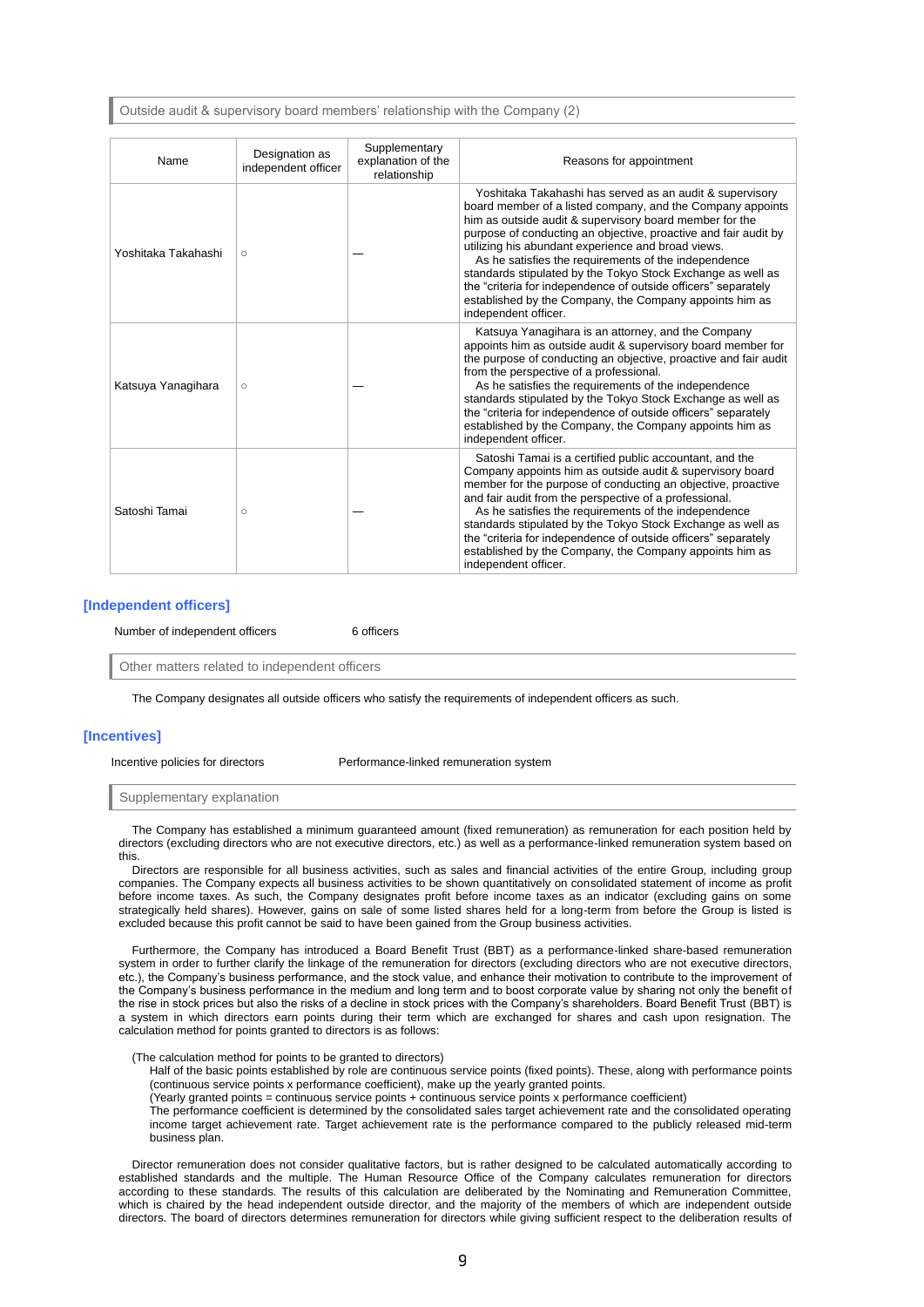the Nominating and Remuneration Committee. Through these procedures, the Company is working to ensure that objectiveness, fairness and transparency are reflected in remuneration for directors, and the decisions regarding individual remuneration, etc. are not delegated to specific directors, etc.

The Company has not established a guideline on deciding the payment ratio between performance-linked remuneration and other forms of remuneration for directors (excluding directors who are not executive directors, etc.).

#### Recipients of stock options

Supplementary explanation

#### **[Director remuneration]**

―――

Disclosure of individual directors' remuneration No disclosure of individual remuneration

Supplementary explanation

Total remuneration paid to directors during the fiscal year ended March 2021 of the Company is 344 million yen. Remuneration breaks down into 206 million yen in fixed remuneration, 91 million yen in performance-linked remuneration, and 45 million yen in Board Benefit Trust (BBT). However, Board Benefit Trust (BBT) is the carryover amount of the board benefit provision booked in the fiscal year ended March 2021.

Policy on determining remuneration amounts and calculation methods **Established** 

Disclosure of policy on determining remuneration amounts and calculation methods

The Human Resource Office of the Company calculates remuneration for directors according to established standards. The results of this calculation are deliberated by the Nominating and Remuneration Committee, which is chaired by the head independent outside director, and the majority of the members of which are independent outside directors. The board of directors determines remuneration for directors within the total remuneration approved at a general meeting of shareholders while giving sufficient respect to the deliberation results of the Nominating and Remuneration Committee. Through these procedures, the Company is working to ensure that objectiveness, fairness and transparency are reflected in remuneration for directors, and the decisions regarding individual remuneration, etc. are not delegated to specific directors, etc.

## **[ Supporting system for outside directors (outside audit & supervisory board members)] Updated**

Outside directors and outside audit & supervisory board members work to collect appropriate information by attending important meetings, exchanging opinions between directors and audit & supervisory board members, reading important documents, etc. Outside directors and outside audit & supervisory board members obtain additional information directly or via the Secretarial Department from relevant departments and directors in charge as necessary. The Secretarial Department provides various support to outside directors and outside audit & supervisory board members, including information gathering by outside directors and outside audit & supervisory board members. The audit & supervisory board does not currently have any assistants. However, it has a system whereby personnel from various departments provide support as necessary for the duties of the audit & supervisory board, and the details of interviews conducted by the audit & supervisory board with the directors, executive officers, the Internal Audit Office and other employees of the Company and its subsidiaries, as well as the accounting auditor, are recorded and stored.

### **2. Matters on functions of business execution, auditing, oversight, nominating and remuneration decisions (overview of current corporate governance system)**

### [Board of directors]

The board of directors, as the decision-making body of management policies and strategies of the Company, currently consists of 9 directors and performs its decision-making function for corporate management by holding a regular monthly meeting and ad hoc meetings.

The Company adopts an executive officer system. This is to improve the efficiency of corporate management and the speed of decision-making by clearly separating directors as members of the board of directors performing the decision-making function for corporate management from executive officers performing the business execution function and enhancing/activating each function, in order to swiftly and appropriately respond to changes in the management environment. Currently, there are 11 executive officers of whom five serve concurrently as directors.

Of the directors, three are outside directors. Outside directors, with their abundant experience and broad views as top executives, oversee the decision-making of the board of directors and business execution by executive officers and provide expert opinions from an objective standpoint.

#### [Nominating and Remuneration Committee]

The Nominating and Remuneration Committee is described in a section titled "Voluntary establishment of committee(s) corresponding to nominating committee or remuneration committee" column.

#### [Audit & supervisory board members]

The Company adopts an audit & supervisory board member system. The audit & supervisory board consists of five audit & supervisory board members and conducts an audit of the decision-making of the board of directors and directors' execution of duties. Of the audit & supervisory board members, three are outside audit & supervisory board members. Outside audit & supervisory board members, with their expertise in finance, accounting and law, etc. and possessing a high degree of independence, oversee decision-making of the board of directors and directors' execution of duties.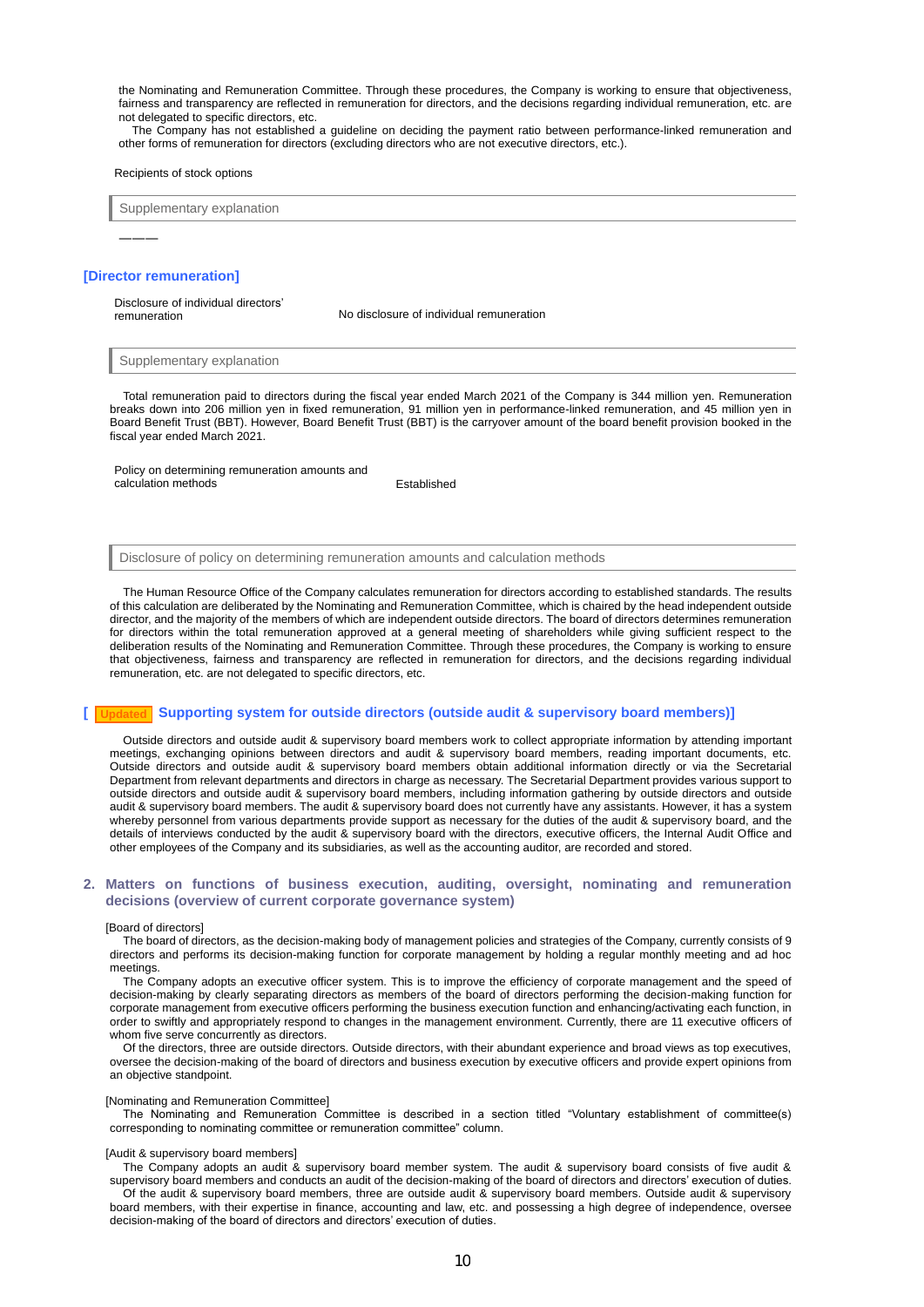Specific efforts for enhancement of the functions of audit & supervisory board members are described in sections titled "Cooperation among audit & supervisory board members, accounting auditor and the internal audit," "Appointment of outside audit & supervisory board members," and "Supporting system for outside directors (outside audit & supervisory board members)" within this report.

#### [Internal audits]

The Company has established an Internal Audit Office and is aiming to strengthen the human resources of the Internal Audit Office in order to enhance internal audits. The Internal Audit Office handles the internal controls reporting system related to financial reporting based on the Financial Instruments and Exchange Act and conducts internal audits as needed.

#### [Accounting auditor]

The accounting auditor of the Company is KPMG Azsa LLC. Certified public accountants who performed account closing operations for the fiscal year ended March 2021 are Koji Yasui (designated limited partner) and Kazushi Chiba (designated limited partner). There are 12 certified public accountants, seven people who have passed the certified public accountants examination, etc. and three staff members serving as assistants for audit work. Fees (less consumption tax) for the work stipulated by Article 2, Paragraph 1 of the Certified Public Accountants Act (Act No. 103 of 1948) paid to KPMG Azsa LLC total 78 million yen and all other fees (less consumption tax) total 0 million yen.

### **3. Reasons for adoption of current corporate governance system**

The Company believes that the most suitable corporate governance system has been established by adopting a system of audit by audit & supervisory board members including multiple outside audit & supervisory board members possessing a high degree of expertise and independence on decision making from the meetings of the board of directors attended by several outside directors, who have broad views and expertise, as well as business execution of executive officers.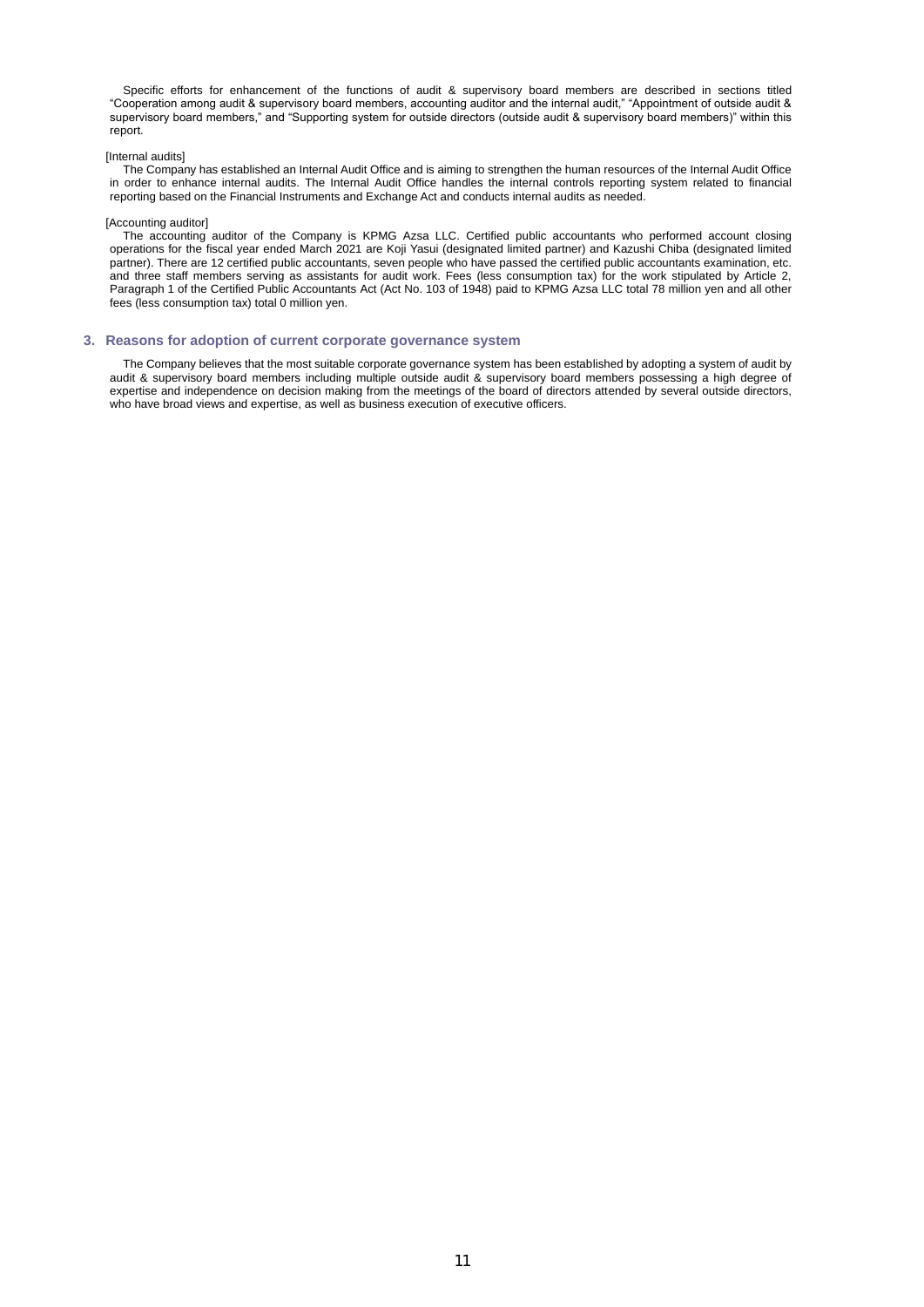## **III. Implementation of measures for shareholders and other stakeholders**

## **1. Measures to vitalize the general meeting of shareholders and smooth exercise of voting rights**

|                                                                                                                                                                                            | Supplementary explanation                                                                                                                                                                                                                                                                                                                                                                                                                |                                         |  |  |  |  |  |
|--------------------------------------------------------------------------------------------------------------------------------------------------------------------------------------------|------------------------------------------------------------------------------------------------------------------------------------------------------------------------------------------------------------------------------------------------------------------------------------------------------------------------------------------------------------------------------------------------------------------------------------------|-----------------------------------------|--|--|--|--|--|
| Early notification of general meeting of<br>shareholders                                                                                                                                   | The Company annually sends a notice of convocation approximately three<br>weeks prior to the date of a general meeting of shareholders. For the 160th<br>Ordinary General Meeting of Shareholders held on June 23, 2021, the Company<br>sent the notice of convocation on June 1, 2021.                                                                                                                                                  |                                         |  |  |  |  |  |
| Scheduling general meeting of<br>shareholders avoiding the peak day                                                                                                                        | The Company avoids the peak day when setting a date for its general meeting of<br>shareholders to allow constructive dialog with shareholders by enabling a greater<br>number to attend the meeting.                                                                                                                                                                                                                                     |                                         |  |  |  |  |  |
| Allowing electronic exercise of voting rights                                                                                                                                              | Voting rights of the Company may be exercised via the internet through a<br>computer, smartphone, tablet or mobile phone.                                                                                                                                                                                                                                                                                                                |                                         |  |  |  |  |  |
| Efforts for improvement of environment for<br>exercise of voting rights by institutional<br>investors such as participation in the<br>platform for electronic exercise of voting<br>rights | The platform for electronic exercise of voting rights for institutional investors<br>managed by Investors Communications Japan, Inc. is available.                                                                                                                                                                                                                                                                                       |                                         |  |  |  |  |  |
| Providing notice of convocation (summary)<br>in English                                                                                                                                    | The Company prepared an English translation of the summary of the Notice of<br>Convocation of the 160th Ordinary General Meeting of Shareholders and posted on<br>its English website<br>(https://www.inabata.co.jp/themes/english@inabata/investor/event/shareholder_m<br>eeting/file/notification_en_210525.pdf), as well as on the websites of Japan<br>Exchange Group, Inc. and the platform for electronic voting, on May 25, 2021. |                                         |  |  |  |  |  |
| <b>Others</b>                                                                                                                                                                              | Prior to the sending of the Notice of Convocation of the 160th Ordinary General<br>Meeting of Shareholders on June 1, 2021, the Company posted it on its Japanese<br>website<br>(https://www.inabata.co.jp/themes/inabata/investor/event/file/notification_210525.p<br>df), as well as on the websites of Japan Exchange Group, Inc. and the platform for<br>electronic voting, on May 25, 2021.                                         |                                         |  |  |  |  |  |
| 2. IR activities                                                                                                                                                                           |                                                                                                                                                                                                                                                                                                                                                                                                                                          |                                         |  |  |  |  |  |
|                                                                                                                                                                                            | Supplementary explanation                                                                                                                                                                                                                                                                                                                                                                                                                | <b>Explanation by</b><br>representative |  |  |  |  |  |
| Preparation and announcement of<br>disclosure policy                                                                                                                                       | The Company has a policy on information disclosure in<br>place and has posted it on its website<br>(https://www.inabata.co.jp/english/csr/governance/).                                                                                                                                                                                                                                                                                  |                                         |  |  |  |  |  |
| Regular investor briefings for individual<br>investors                                                                                                                                     | The Company provided one briefing on company<br>information for the fiscal year ended March 2021.                                                                                                                                                                                                                                                                                                                                        | Established                             |  |  |  |  |  |
| Regular investor briefings for analysts and<br>institutional investors                                                                                                                     | The Company provides financial results meetings for<br>analysts and institutional investors twice a year in the second<br>quarter and at fiscal year end.                                                                                                                                                                                                                                                                                | Established                             |  |  |  |  |  |
| Regular investor briefings for overseas<br>investors                                                                                                                                       | The Company holds individual meetings on site or online for<br>overseas investors in Europe, the United States, and Asia.                                                                                                                                                                                                                                                                                                                | Established                             |  |  |  |  |  |
| Posting of IR materials on website                                                                                                                                                         | The Company posts IR materials on its website<br>(https://www.inabata.co.jp/english/investor/) such as financial<br>results, information subject to timely disclosure other than<br>financial results, operation overview/shareholder news,<br>securities reports, semiannual reports, quarterly reports,<br>integrated report and company brochure.                                                                                     |                                         |  |  |  |  |  |
| Establishment of department and/or person<br>in charge of IR                                                                                                                               | IR Department of Financial Management Office is in charge<br>of IR at the Company.                                                                                                                                                                                                                                                                                                                                                       |                                         |  |  |  |  |  |

## **3. Measures to ensure due respect for stakeholders**

## Supplementary explanation

Formulation of policies for provision of information to stakeholders

The Company has a policy on information disclosure in place and is posted on its website [\(https://www.inabata.co.jp/english/csr/governance/\)](https://www.inabata.co.jp/english/csr/governance/).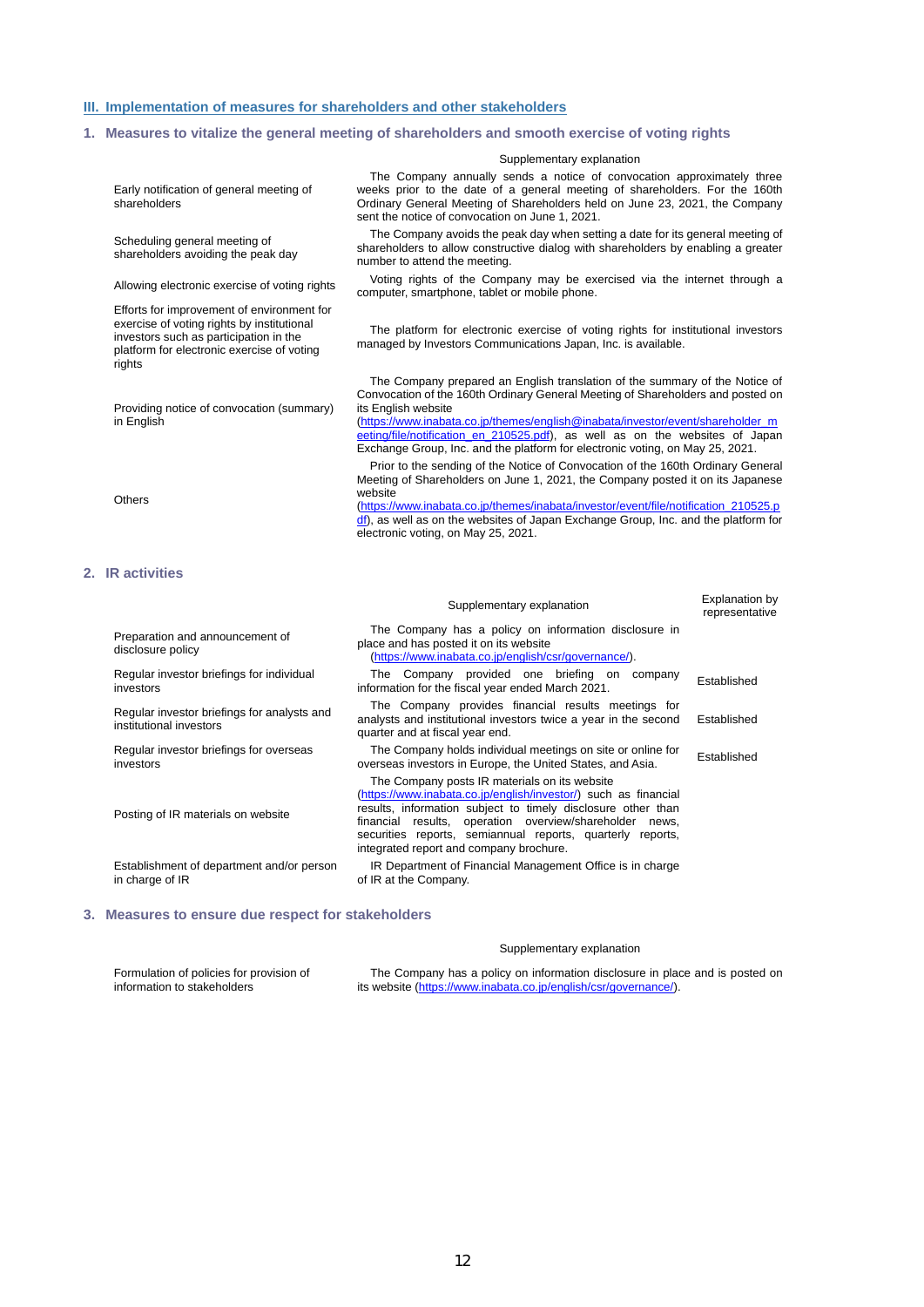## **IV. Matters related to internal control system**

## **1. Basic views on internal control system and the progress of system development Updated**

(Basic views on internal control system and the progress of system development)

The Company sets forth the following basic policy on development and improvement of the internal control system based on the Companies Act and the Ordinance for Enforcement of the Companies Act.

- 1. System to ensure that performance of duties by directors and employees complies with laws and regulations as well as the articles of incorporation
	- (1) Corporate Principle, Management Philosophy/Mission, Vision, and IK Values shall be established.
	- (2) Directors or executive officers shall be appointed as persons in charge of internal control and the Internal Control Committee shall be established.
	- (3) Directors or executive officers shall be appointed as persons in charge of compliance and the Compliance Committee shall be established.
	- (4) Directors or executive officers shall be appointed as persons in charge of internal audits and Internal Audit Office shall be established.
	- (5) Directors or executive officers shall be appointed as persons in charge of privacy and a system to ensure compliance with the Act on the Protection of Personal Information shall be established.
	- (6) An internal whistleblowing system shall be established, reports shall be received on incidents of violations of compliance, and a system to protect internal whistleblowers shall be established.
	- (7) A director who has discovered an incident of a violation of compliance shall report to other directors and audit & supervisory board members in a timely manner.
	- (8) An audit & supervisory board member who has recognized problems with the operation of compliance system or internal whistleblowing system shall state opinions and request improvements.
	- (9) Matters relating to office regulations and disciplinary action shall be established in the rules of employment, and measures shall be taken to ensure the execution of duties by employees comply with laws and regulations and the articles of incorporation.
- 2. System to store and manage information on performance of duties by directors of the Company

For performance of duties by directors, reports are made at the meetings of the board of directors, and the contents are recorded in the minutes of such meeting, which are properly stored and managed. Moreover, other records concerning the performance of duties are properly stored and managed in accordance with the rules for document management.

3. System including rules for management of the risk of loss of the Company

For the risk of loss of the Company, the rules for the management of each risk (including systems) are established and appropriately implemented by the office in charge of supervising matters relating to the risk of loss for each risk category (risks such as finance, legal affairs, environment, quality, credit and natural disaster, etc.).

4. System to ensure that duties are performed efficiently by directors of the Company

- (1) The meetings of the board of directors will be held regularly, in principle once a month and ad hoc meetings shall be held as necessary.
- (2) The Management Council and the *shinsa kaigi* (organization which reviews credit and individual important cases) consisting of directors and audit & supervisory board members discuss important matters for the Company's management policies and strategies prior to submitting such matters to the board of directors.
- (3) The omission of resolutions at the meetings of the board of directors (approval by documents) is provided for in the articles of incorporation to promote efficiency.
- (4) Decision criteria are established to promote efficiency of performance of duties by directors by delegating authority.
- 5. System to ensure appropriateness of operations of Inabata Group (the Group)
	- (1) Efforts shall be taken for all officers and employees of the Group to familiarize themselves with Corporate Principle, Management Philosophy/Mission, Vision, and IK Values of the Company.
	- (2) Directors and employees of the Company shall be dispatched to subsidiaries as necessary as officers.
	- (3) Subsidiaries shall be under obligation to report sales results, financial position and other important information to the Company on a regular basis in accordance with the rules for group company management. Moreover, concerning important matters arising at subsidiaries, subsidiaries shall be under obligation to seek permission from the Company beforehand and receive approval for the matter.
	- (4) An organization to oversee subsidiaries shall be established, and such organization shall have a system established to supervise and quide the subsidiaries' management.
	- (5) Internal audits of the subsidiaries shall be conducted in accordance with the rules for internal audits.
	- (6) The internal whistleblowing system of the Company shall have a system established to enable whistleblowing by officers or employees of subsidiaries.

6. System relating to employees assisting audit & supervisory board members' duties

Upon a request from an audit & supervisory board member for the Company to place an employee to assist with his/her duties, internal rules containing the following content shall be established and an appropriate appointee who is independent from directors shall be appointed.

- (1) An employee assisting an audit & supervisory board member shall perform his/her duties under the direction of the audit & supervisory board member.
- (2) Appointment, transfer, personnel evaluation, wages, disciplinary action of the employee assisting an audit & supervisory board member shall be determined after obtaining the approval of the audit & supervisory board (or if the audit & supervisory board has nominated a specified audit & supervisory board member, the said audit & supervisory board member).
- (3) When selecting the employee assisting an audit & supervisory board member, ample consideration shall be given to that employee's experience, knowledge and leverage, taking into account the important role that constitutes one part of the audit function.
- (4) The directors and employees shall not unreasonably restrict the execution of duties of the employee assisting an audit & supervisory board member.

7. System for report to audit & supervisory board members

- To provide a system for reporting to audit & supervisory board members, internal company rules providing for the following content will be established and appropriately put into operation. (1) Officers and employees of the Group shall make prompt and appropriate reports when the Company's audit & supervisory
	- board members have requested a report on matters relating to the execution of business.
	- (2) Officers and employees of the Group shall provide reports to the Company's audit & supervisory board members or audit &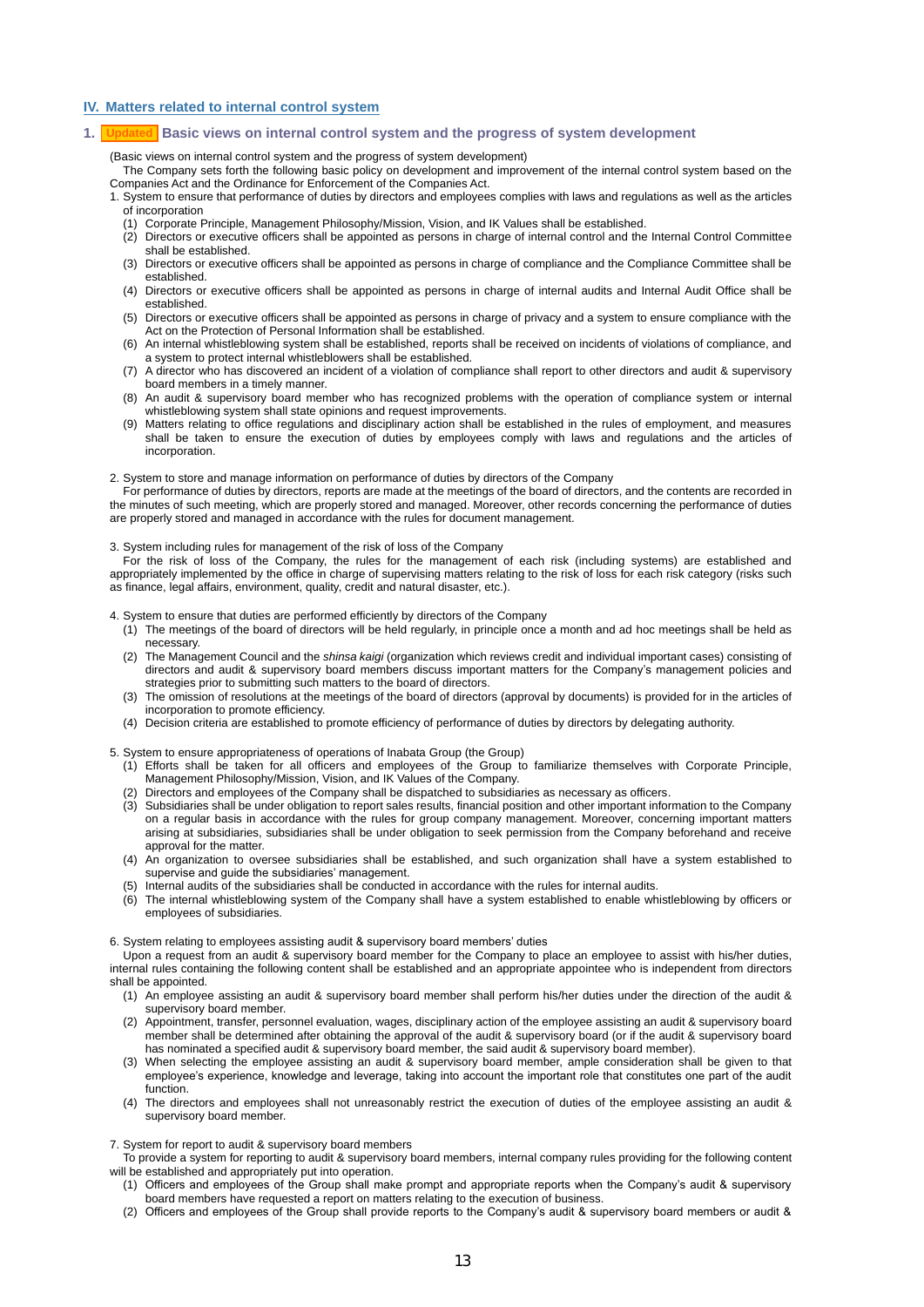supervisory board whenever deemed appropriate when the Group has incurred significant loss or is at risk thereof.

- (3) Departments inside the Group that have the management responsibility for internal audits, compliance, risk management, subsidiary management, and so forth shall conduct report meetings at the audit & supervisory board on a regular basis or as deemed necessary.
- (4) The department in charge of the internal whistleblowing system of the Company shall report to the Company's audit & supervisory board members on a regular basis on the status of whistleblowing incidents from officers or employees of the Group.
- (5) Officers and employees of the Group shall be forbidden from treating a person who reported information to an audit & supervisory board member disadvantageously because of such action.

8. Other systems to ensure that audits by audit & supervisory board members are conducted effectively

- (1) The representative director shall hold meetings with audit & supervisory board members on a regular basis, and at such meetings, opinions shall be exchanged on management policies, issues that require the Company's action, major risks surrounding the Company, the status of establishment and operation of internal controls in the Group, the provision of environments for audits by the audit & supervisory board member and important issues concerning audits.
- (2) When an audit & supervisory board member requests the assistance of a lawyer, certified accountant or other outside professional to assist in the execution of his/her duties, or claims for the cost required to commission investigations, appraisals, or other professional services, the Company shall not be in a position to refuse these requests except in cases when the costs related to the aforesaid claims are deemed not to be necessary for the audit & supervisory board member's execution of duties.

#### (Outline of operational status of internal control system)

The Company operates its internal control system as detailed below in accordance with its basic policy on development and improvement of the internal control system.

1. System to ensure that performance of duties by directors and employees complies with laws and regulations as well as the articles of incorporation

The Company has taken steps to ensure that it can rapidly become aware of information relating to compliance and deal with it. setting up subcommittees (for compliance, information security, privacy, and management of pharmaceuticals, etc.) within the Compliance Committee chaired by the president. In addition, the Company has set up an internal whistleblowing system consisting of two separate routes: The "compliance hotline" is primarily for reporting violations of laws and regulations, such as bribery and other types of corrupt activities, and incidents of serious breaches of compliance, including organizational fraud. The "counseling desk" provides mediation and coordination to help employees resolve issues related to the work environment and work relationships.

Furthermore, the Company has established principles including Inabata Declaration of Compliance and the compliance guideline and conducts related initiatives on a company-wide basis. At the same time, it works to enhance its internal control, having set up the Internal Control Committee to establish, maintain, and promote the internal control system. It has also taken steps to ensure that assessments and operational audits of internal control are conducted by the Internal Audit Office, that internal control is conducted to a higher standard, and that corporate governance requirements are observed at all times.

The details on the internal whistleblowing system are described in the last page of this report.

### 2. System to store and manage information on performance of duties by directors of the Company

With regard to performance of duties by directors, related reports are made at the meetings of the board of directors, and the contents are recorded in the meeting minutes. The minutes of meetings of the board of directors and other records concerning the performance of duties are properly stored and managed in accordance with the rules for document management and their detailed provisions.

#### 3. System including rules for management of the risk of loss of the Company

With regard to the risk of loss, the Company has set up subcommittees (for compliance, information security, privacy, and management of pharmaceuticals, etc.) within the Compliance Committee, and has also set up an internal whistleblowing system. In addition, rules for the management of each risk are established and appropriately implemented by Risk Management Office, Business Process Management Office, Financial Management Office, and General Affairs Office.

4. System to ensure that duties are performed efficiently by directors of the Company

The board of directors comprises nine directors, including three outside directors, and it met 18 times during the fiscal year ended March 31, 2021. The Management Council and the *shinsa kaigi* (organization which reviews credit and individual important cases), consisting of full-time directors and audit & supervisory board members, discuss important matters relating to the Company's management policies and strategies first, and following their deliberations, the board of directors makes decisions on the performance of duties.

The Company has set rules and regulations on decision-making authority, such as rules for request for approval and regulations on divisional decision-making, to promote efficiency in directors' performance of their duties by delegating authority.

#### 5. System to ensure appropriateness of operations of the Group

The Group's subsidiaries report sales results, financial position and other important information to the Company on a regular basis in accordance with the rules for group company management. Moreover, subsidiaries seek permission from the Company and receive approval before executing important matters.

While directors and employees of the Company are dispatched to subsidiaries as officers, Financial Management Office supervises and provides guidance. Internal audits including audits of internal control are conducted throughout the entire Group, including subsidiaries.

Subsidiaries have been made aware of the Company's internal whistleblowing system, enabling whistleblowing from subsidiaries to the Company.

#### 6. System relating to employees assisting audit & supervisory board members' duties

The audit & supervisory board does not currently have any employees directly assisting audit & supervisory board members. However, it has a system whereby personnel from various departments provide support as necessary for the duties of the audit & supervisory board, and the details of interviews conducted by the audit & supervisory board with the directors, executive officers, the Internal Audit Office and other employees of the Company and its subsidiaries, as well as the accounting auditor, are recorded and stored.

#### 7. System for report to audit & supervisory board members

The Company has established rules on reports to audit & supervisory board members, which it implements appropriately.

Audit & supervisory board members work to gather information, communicating with directors, executive officers, Internal Audit Office, and other employees. They attend important meetings, including meetings of the board of directors, the Management Council, and the *shinsa kaigi* (organization which reviews credit and individual important cases), and receive reports from directors, executive officers, employees, and others regarding the performance of their duties, requesting explanations as necessary. With regard to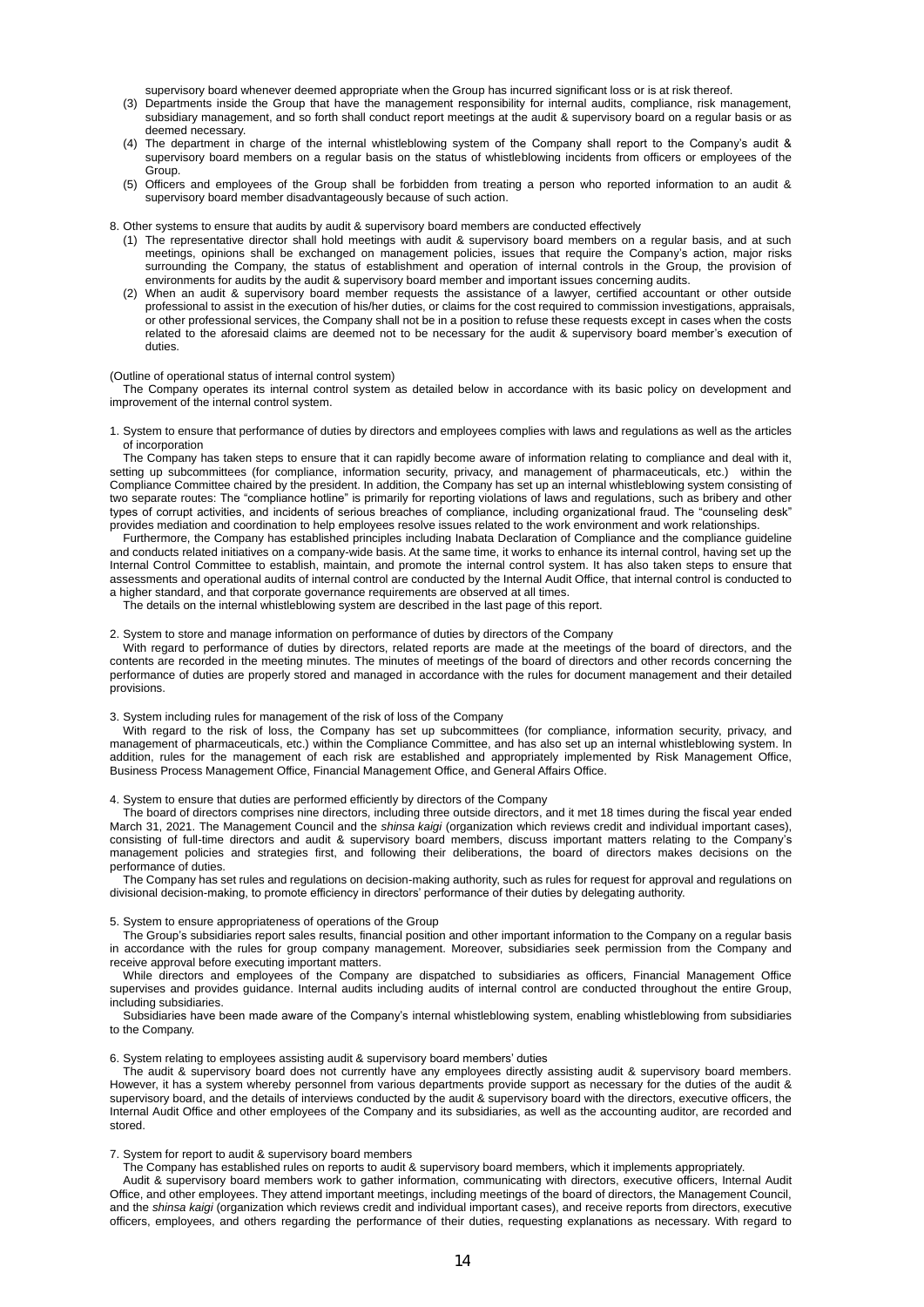subsidiaries, the Company's audit & supervisory board members also communicate and exchange information with their directors, audit & supervisory board members, and others, receiving business reports from subsidiaries as necessary.

The department in charge of the Company's internal whistleblowing system reports to the audit & supervisory board members regarding contact or requests for advice received via the internal whistleblowing system.

### 8. Other systems to ensure that audits by audit & supervisory board members are conducted effectively

The representative director holds meetings on a regular basis with all audit & supervisory board members, including outside audit & supervisory board members, to exchange opinions.

The Company reimburses audit & supervisory board members if they claim for reimbursement of costs required for performance of their duties.

(Status of development and improvement of risk management system)

Of risks which may affect the Company, credit risk of business partners and risk for legal regulations are monitored and overseen by Risk Management Office. In order to avoid risk for legal regulations, the Company appropriately receives advice from five lawyers with whom the Company signs an advisory contract.

## **2. Basic views on eliminating anti-social groups and the progress of related efforts**

In Inabata Declaration of Compliance, the Company declares that "We never give in to antisocial groups, we refuse unreasonable demands and avoid easy monetary compromises." In addition, in order to work on the elimination of anti-social groups on a company-wide basis, the Company posts the Inabata Declaration of Compliance as well as the compliance guideline on its internal website and holds training sessions on compliance to keep officers and employees of the Company informed about the importance of eliminating anti-social groups.

General Affairs Department of General Affairs Office is in charge of handling responses to anti-social groups and a manual is established to respond to a situation. In addition, the Company collects information on anti-social groups in collaboration with the anti-organized crime section of Metropolitan Police Department and Tokuboren (association of special violence prevention measures) under the authority of Metropolitan Police Department.

Inabata Declaration of Compliance is available on its website [\(https://www.inabata.co.jp/english/csr/governance/\)](https://www.inabata.co.jp/english/csr/governance/).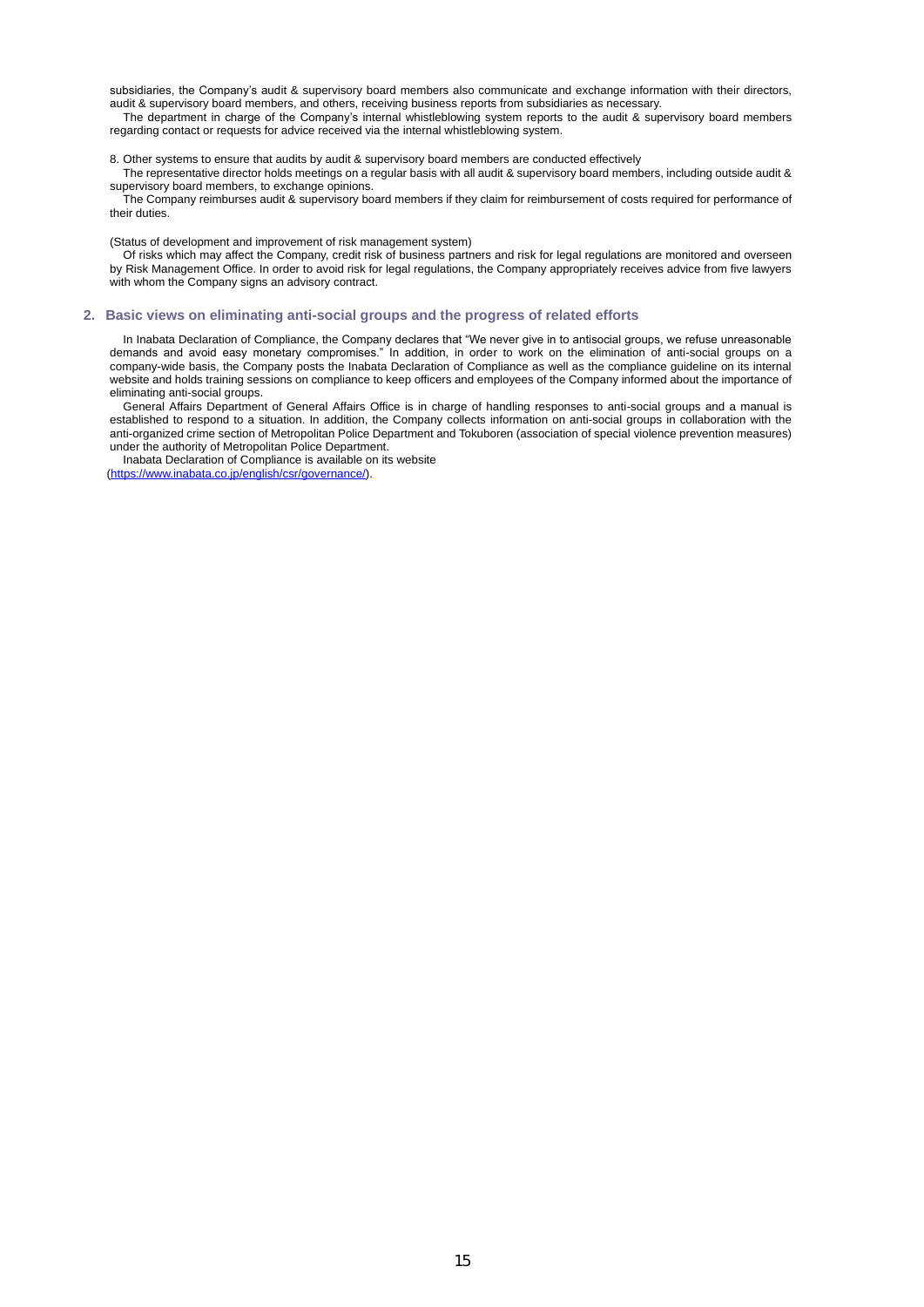## **V. Other**

-

## **1. Adoption of Anti-Takeover Measures**

#### Adoption of Anti-Takeover Measures

Supplementary Explanation

## **2. Other matters related to corporate governance system**

The Company is ISO9001 and ISO14001 certified to improve customer satisfaction, and is making efforts for its maintenance and management.

In addition to improvement of customer satisfaction, the Company has made efforts on a company-wide basis for BPR (business process reengineering) activities which fundamentally review and redesign all business processes of the Company in order to dramatically reinforce the risk management capabilities and improve efficiency of operations.

From now on, the Company will work to develop and enhance the corporate governance system in order to improve satisfaction of all stakeholders through establishment, maintenance and improvement of the internal control system responding to the internal control reporting system based on the Companies Act and the Financial Instruments and Exchange Act.

#### (Overview of timely disclosure system)

1. Internal system for timely disclosure of Company information

The Company discloses matters required by law and company information to stakeholders, including shareholders and investors, on a timely basis via its website and other means of communication including various printed materials. The means for information communication are as follows.

Financial Management Office collects requests for approval (matters presented based on the rules for request for approval) presented by each division (including subsidiaries), matters presented and approved by the *shinsa kaigi* (organization which reviews credit and individual important cases) and the Management Council and significant facts reported by various reports, and determines whether such items are subject to disclosure. When such items are subject to disclosure, the person responsible for information disclosure formulates a plan for the disclosure statement. Subsequently, the president submits an original proposal of disclosure statement to the board of directors, the approval body, to obtain approval, and then Financial Management Office discloses information.

#### 2. Check function of internal system for timely disclosure

Legal Department of Risk Management Office (office in charge), General Affairs Office and Financial Management Office (main consulted parties) check requests for approval and reports presented, and verify their accuracy. For matters presented to the *shinsa kaigi* and the Management Council, Legal Department of Risk Management Office (office in charge) and General Affairs Office, as well as the *shinsa kaigi* and the Management Council check the accuracy.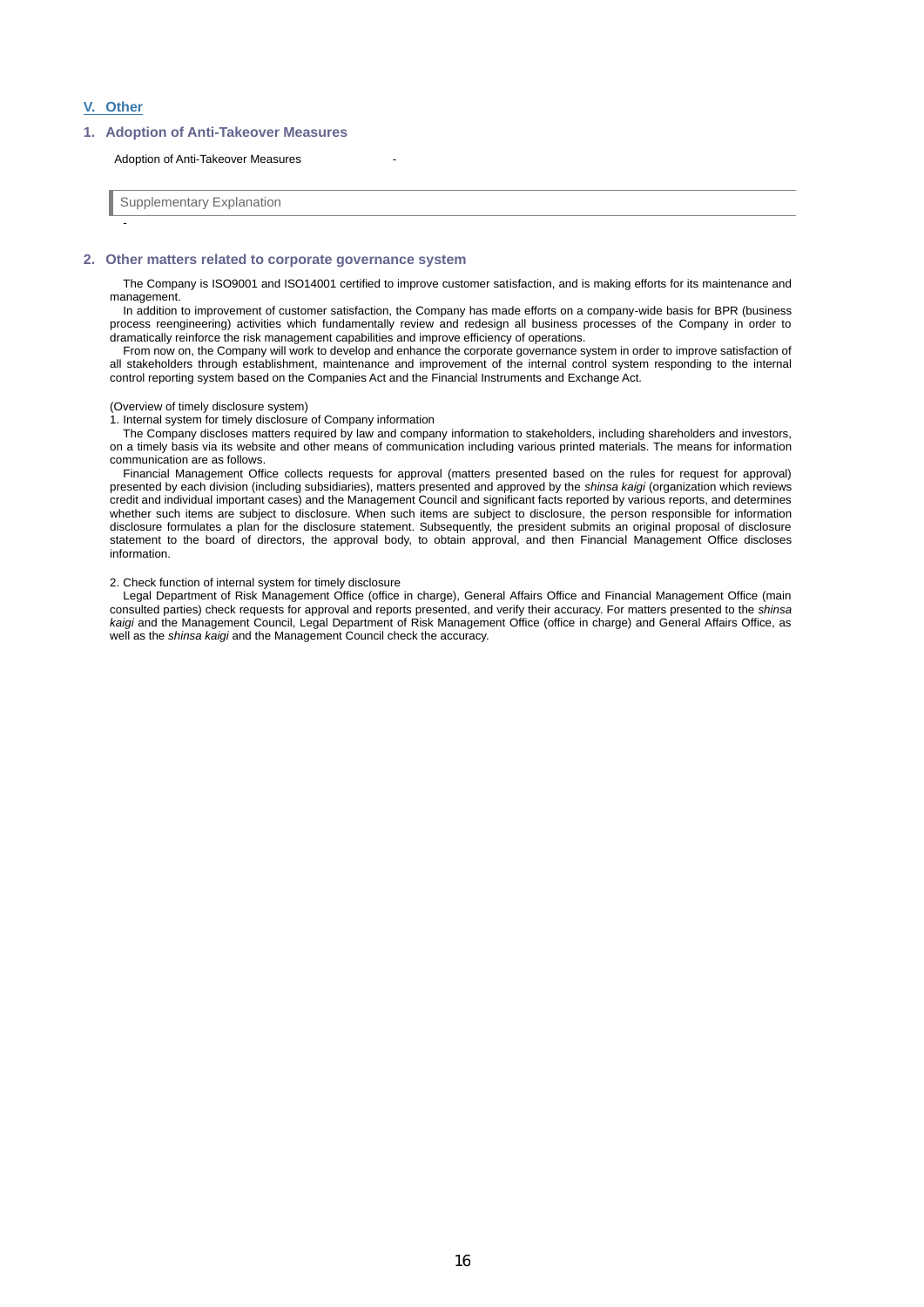## The chart of the corporate governance system of the Company is as below.

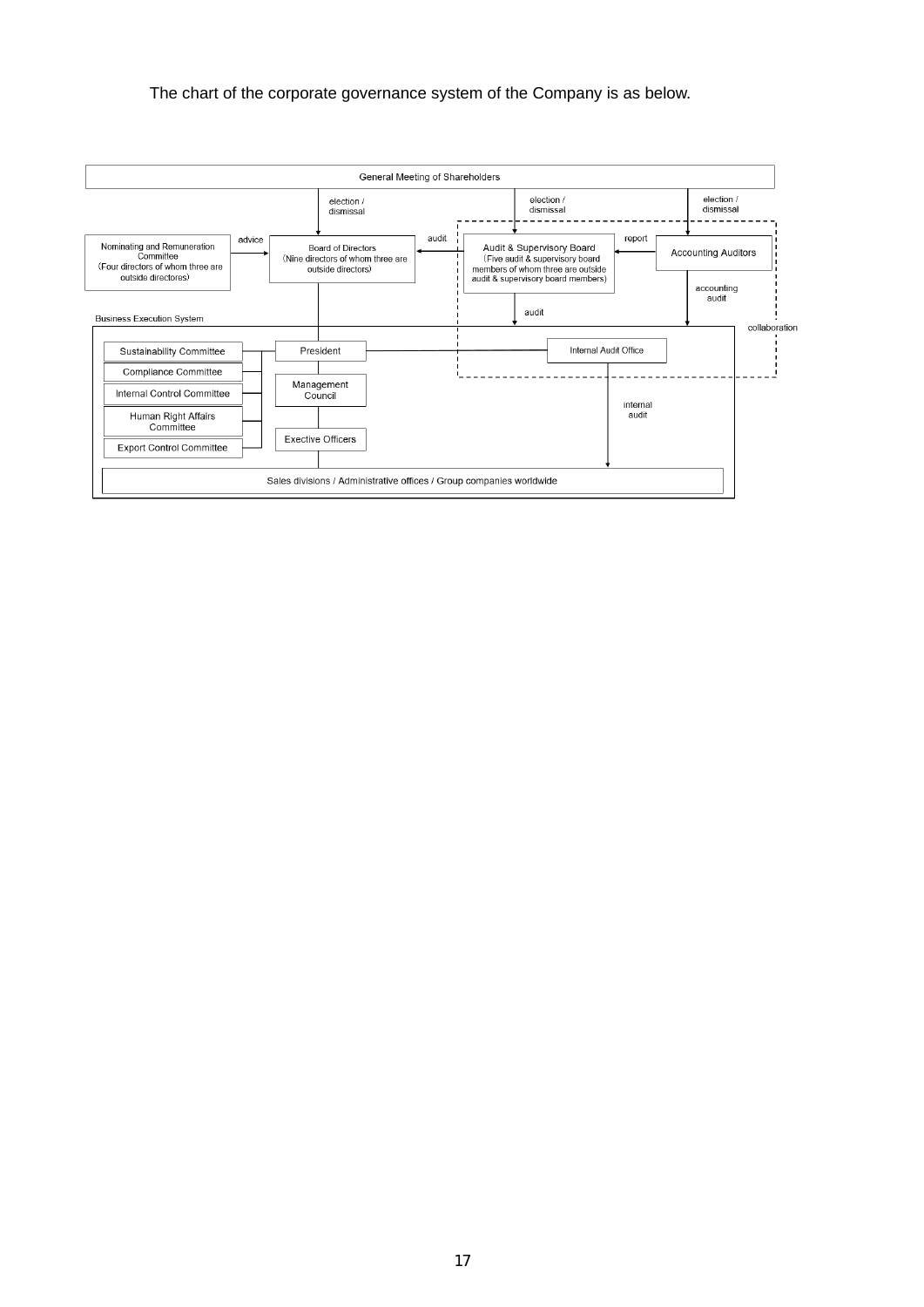The chart of the timely disclosure system of the Company is as below.

Party which provides information

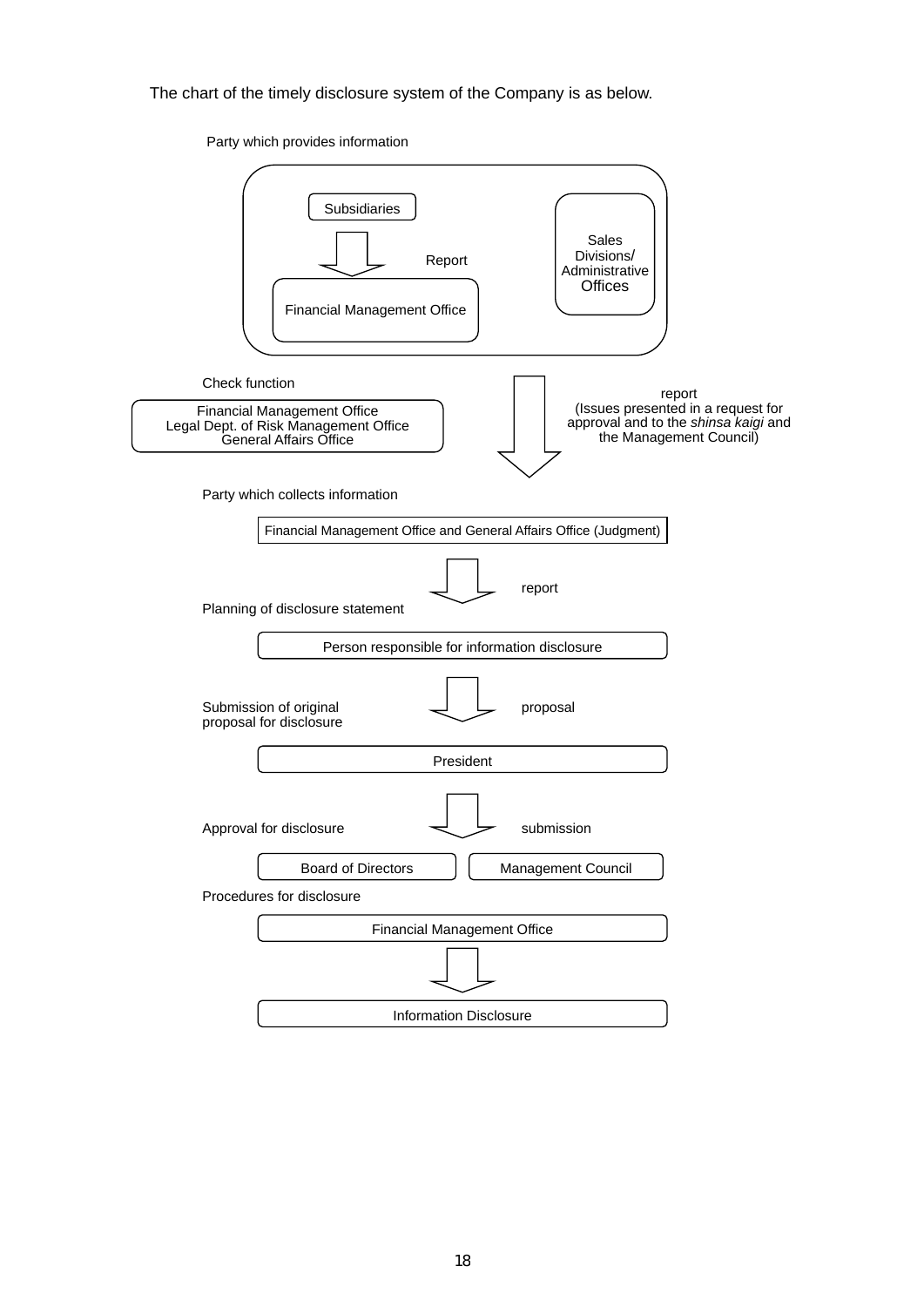# **Inabata Group Sustainability Basic Policy**

The Inabata Group's corporate mission is to value people and contribute to society with a spirit of *love* and *respect*. Under this mission, we will also make it a management priority to address various environmental and social issues.

We will continue to respond to society's evolving needs in all the Group's business activities, as we aim to enhance our long-term corporate value and contribute to building a sustainable society.

# **Inabata Group Sustainability Code of Conduct**

# **1. Respect for Human Rights**

We will respect human rights and adhere to international norms that protect them. We will not tolerate any human rights infringement, including discrimination or harassment concerning race, nationality, ethnicity, religion, beliefs, gender, age, disabilities, social status, or sexual orientation. Nor will we tolerate inhumane acts, such as forced labor, child labor, and slavery.

We will conduct human rights due diligence to ensure that our business activities avoid causing or contributing to infringements on human rights.

# **2. Healthy, Safe, and Secure Working Conditions**

We will strive to maintain a working environment where all employees can continue to work in healthy, safe, and secure conditions. We will actively seek to identify and eliminate all conditions that could negatively impact the health and safety of our employees.

We will respect the rights of workers and comply with all labor laws and regulations in each of the countries where we do business.

# **3. Fostering an Open Culture for Active Participation by Diverse Staff**

We will continually provide opportunities for all employees to pursue their interests and develop their strengths according to their capabilities. We will create a working environment that encourages interaction, where diverse people respect each other's unique characteristics and abilities and feel a sense of unity as they work . Our goal is to foster a culture of open and active participation.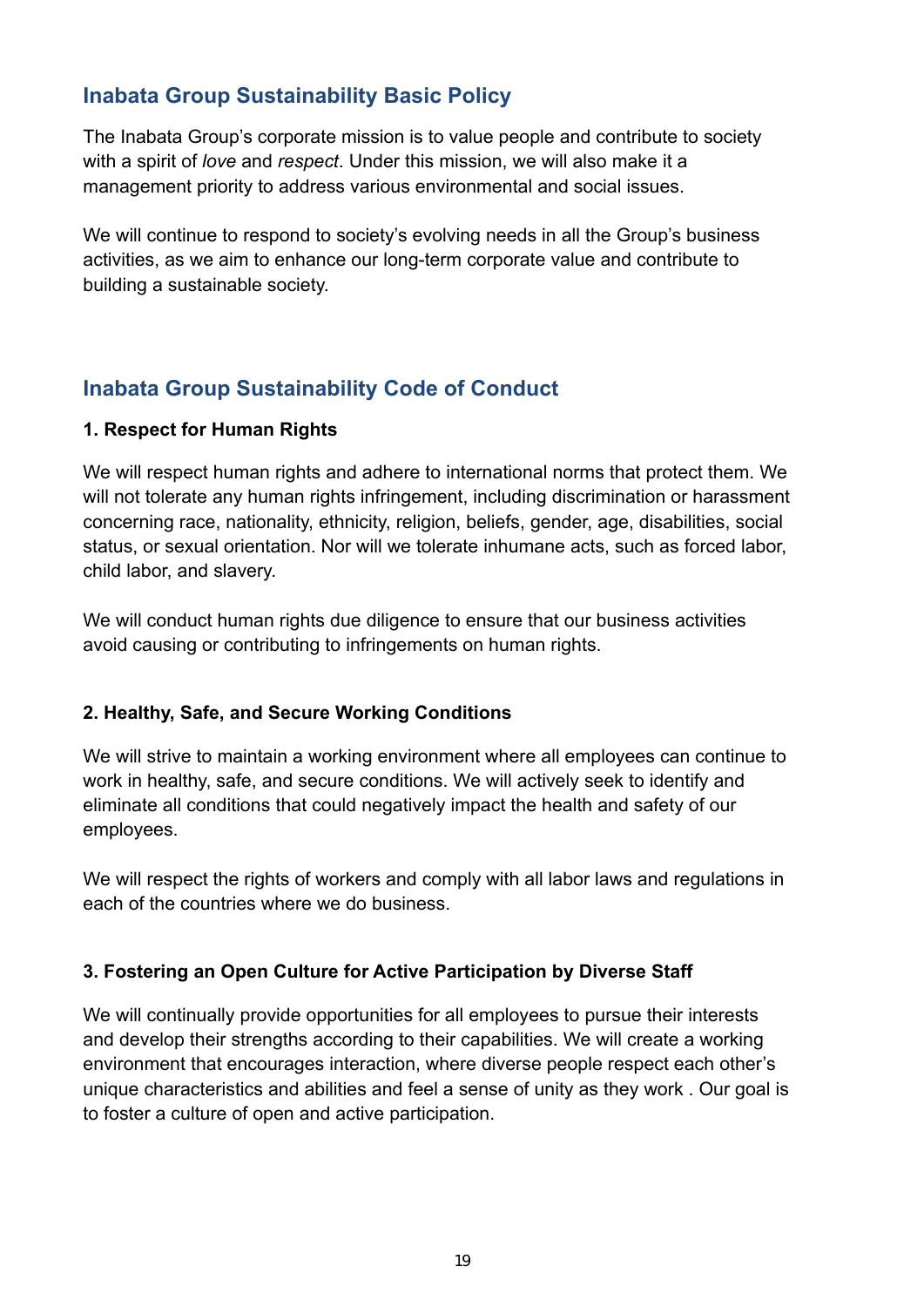# **4. Environmental Conservation**

We will earnestly address climate change and other environmental issues and take active steps to protect the environment. Recognizing that our business activities affect the environment, we are implementing a comprehensive range of protective measures. These measures include reducing greenhouse gas emissions and other steps to respond to and mitigate climate change, managing energy usage, using resources efficiently, reducing waste, preventing pollution, managing chemical substances, conserving water resources, and preserving biodiversity.

We utilize an environmental management system to ensure that we comply with all environmental laws and regulations and take steps to appropriately monitor and manage the environmental impact of our activities.

We will contribute to environmental conservation through our business activities, such as by developing and selling products that help reduce the environmental footprint of our customers and society.

# **5. Crisis Management**

The fundamental objectives of our crisis management are first and foremost to protect people's lives and then to ensure business continuity and reestablish normal operations as quickly as possible in the event of a natural disaster, such as a major earthquake, typhoon, or flood, as well as a pandemic, terrorist action, accident or incident, cyber attack, or security incident. We regularly review our business continuity plan to confirm that it is up to date. When a crisis event occurs, the plan ensures that we can quickly resume operations to minimize the impact on our customers and suppliers, which is essential to maintaining trust in our company.

In the event of a major disaster, our business sites will participate in the restoration and reconstruction efforts of local communities.

# **6. Constructing a Sustainable Supply Chain**

We will construct a sustainable supply chain by working together with all of our supply chain's stakeholders to address environmental issues such as climate change, as well as human rights and other social issues. We will share our Supply Chain CSR Action Guidelines with our suppliers, and based on those guidelines, we will communicate closely with them and strive to strengthen our partnerships.

We will endeavor to be just and equitable in our business transactions, and we will not abuse our dominant bargaining position. We will conduct fair business in compliance with each country or entity's regulations governing fair competition and transactions, including antitrust laws.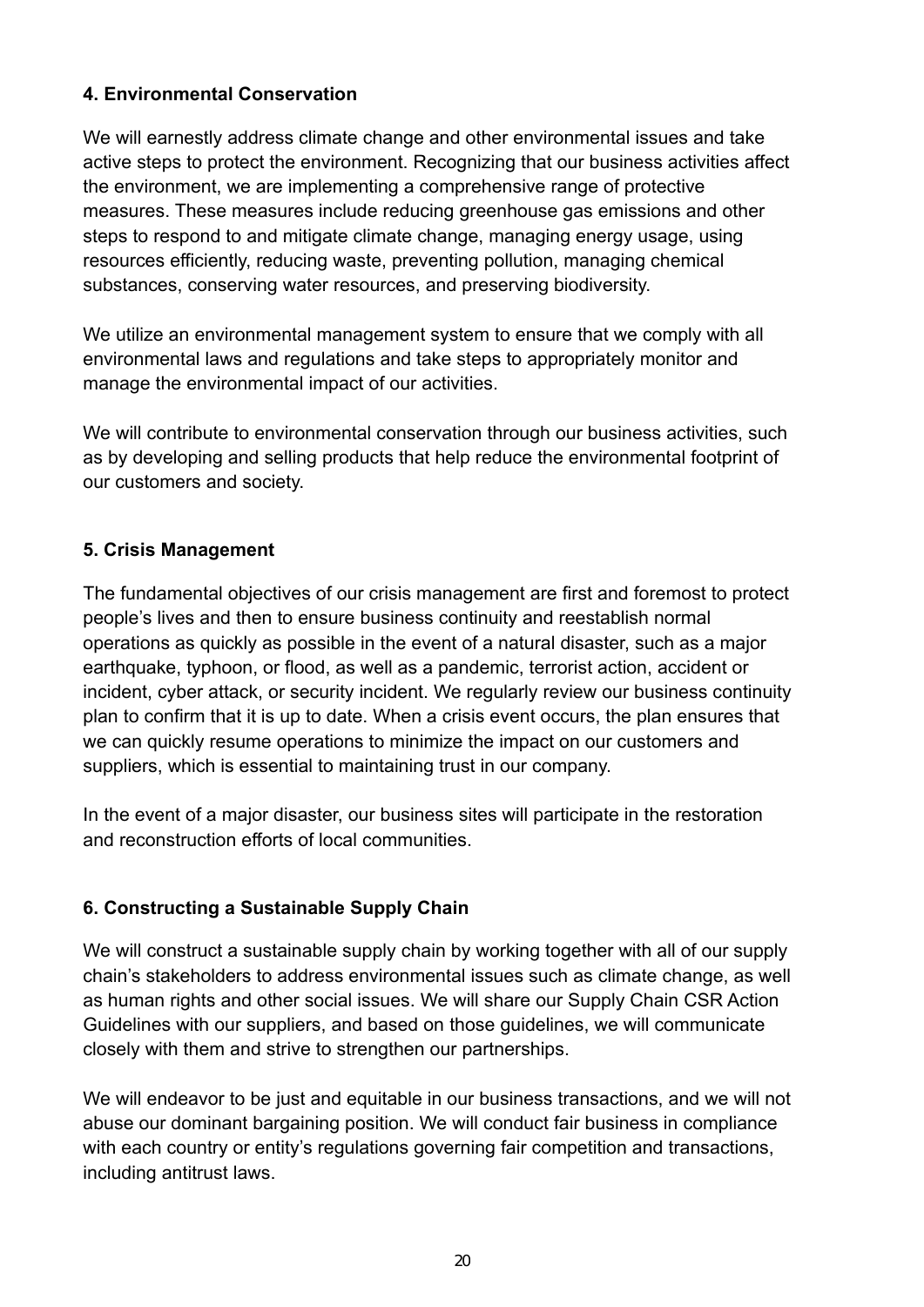# **7. Compliance**

We will engage in fair and honest business practices that comply with all laws and regulations on business activities. We will implement thorough anti-bribery and corruption measures to avoid conflicts of interest and to ensure the appropriate handling of information. In addition, the Inabata Declaration of Compliance sets high ethical standards for the behavior of everyone working in the company.

We will maintain an internal whistleblowing system through which we accept and respond to anonymous and confidential reports of non-compliance issues.

We will continue to strengthen the Group's risk management and compliance systems through regularly scheduled internal audits as well as those conducted by Audit & Supervisory Board members.

# **8. Collaboration with External Stakeholders**

We will engage in ongoing dialogue through various platforms with stakeholders, including customers, suppliers, shareholders, investors, industry groups, and local communities to discuss and understand underlying issues and communicate our corporate policies and intentions.

We will use information obtained through that dialogue to improve our business efficiency, enhance our corporate value, and form action strategies to address environmental and social issues. We will also work with stakeholders when implementing our strategies to improve their effectiveness.

We will fulfill our duty as a good corporate citizen by actively contributing to the development of the local community.

# **9. Sustainability Information Disclosure**

We will provide timely and appropriate disclosure of information related to sustainability and maintain transparency and accountability. We will actively monitor and act on international sustainability initiatives, including disclosing information in accordance with the recommendations of the Task Force on Climate-related Financial Disclosures. We believe these are essential for us as a company to maintain our stakeholders' trust and fulfill their expectations.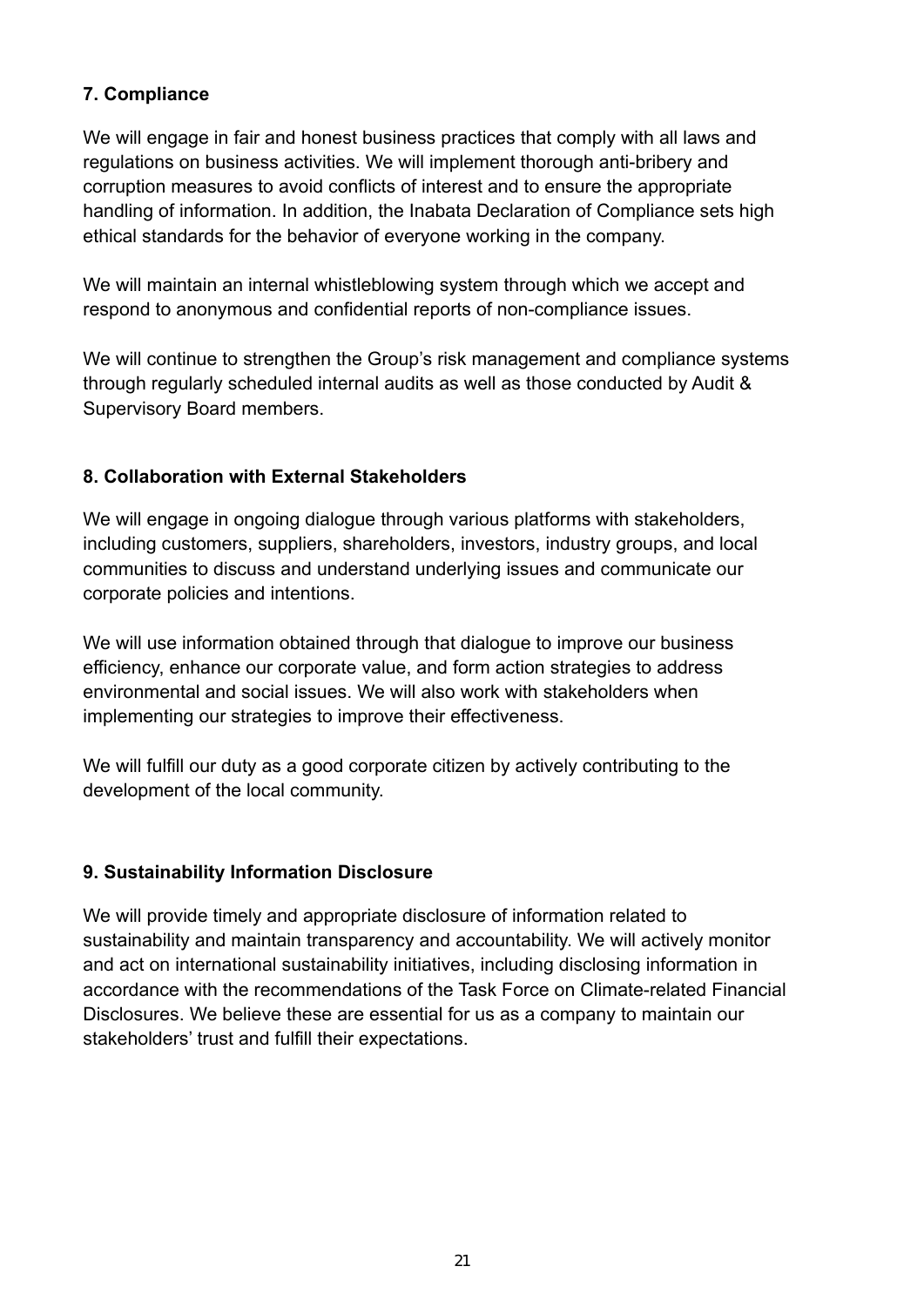# **Sustainability Promotion System**



## **◆Sustainability Committee**

The president of Inabata & Co., Ltd. chairs the Sustainability Committee, and the director in charge of sustainability serves as the vice chair. The committee members consist of directors and executive officers in charge of the four business segments and selected heads of administrative offices. The committee formulates, authorizes, and monitors the Group's sustainability policies and measures, and it reports to the board of directors.

## **◆Observer(s)**

Non-executive directors, outside directors, audit & supervisory board members, and outside audit & supervisory board members serve as observers of the Sustainability Committee. The observers monitor the fairness and effectiveness of the discussions at the committee and provide recommendations as necessary.

## **◆Secretariat**

Senior Manager of the Sustainability Promotion Department also serves as the head of the secretariat, whose members consist of Sustainability Promotion Department staff and selected staff from administrative offices. The secretariat convenes the Sustainability Committee at the behest of the committee chair. The secretariat also provides the committee with sustainability-related information to facilitate meaningful discussion.

## **◆Sustainability Promotion Member(s)**

Staff from sales divisions and selected administrative offices make up the Sustainability Promotion Member(s). Members collect information and compile ideas about sustainability-related matters from their respective divisions and offices to present to the committee.

## **◆Sustainability Promotion Department**

The Sustainability Promotion Department is a body dedicated to promoting sustainability throughout the Group in accordance with the resolutions of the Sustainability Committee.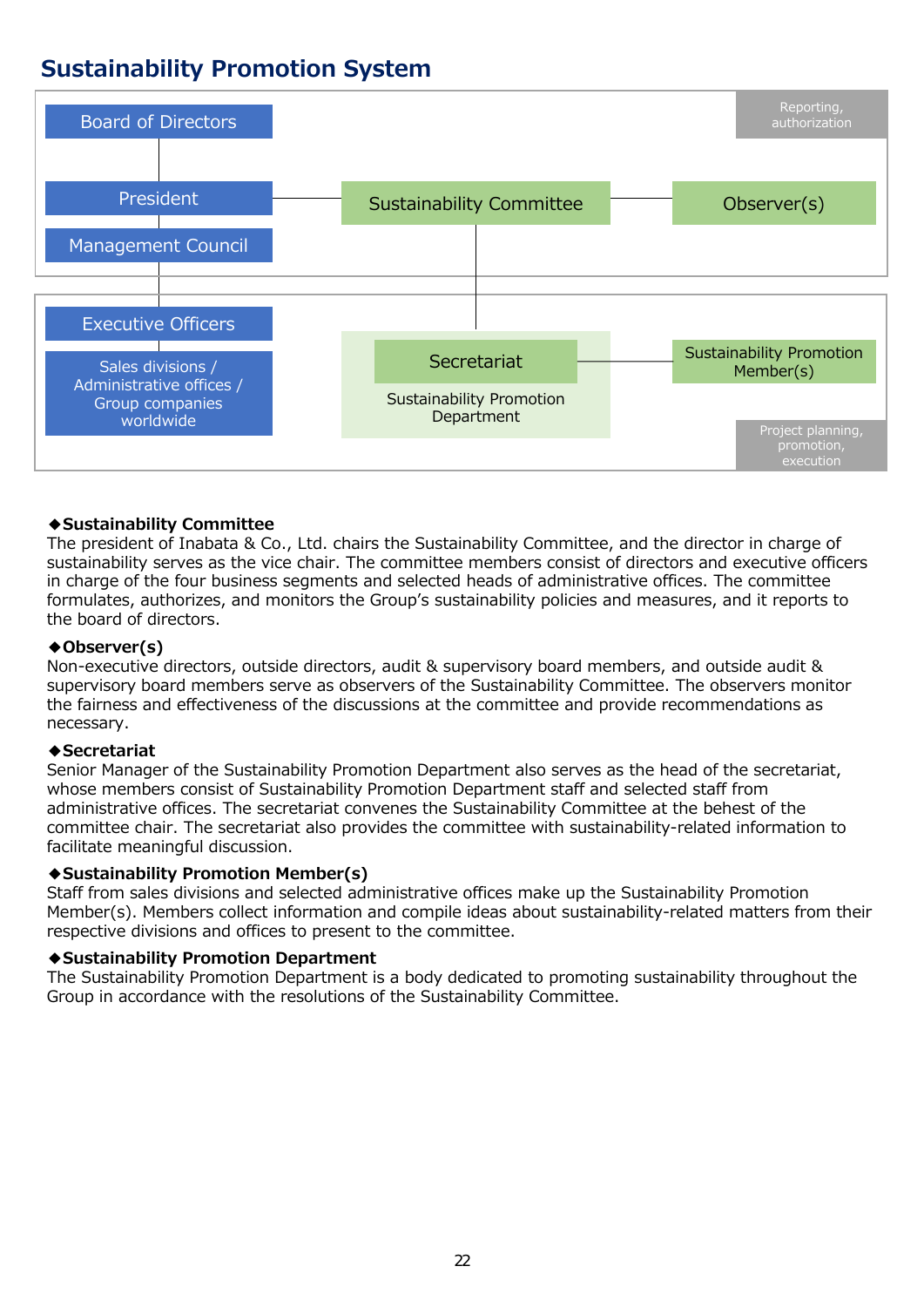## ■**Investment in human capital and intellectual property**

## **1. Investment in human capital**

Greater diversity for stronger human capital

Recognizing that diverse values are important for business continuity and growth, we focus on fair hiring, placement, evaluation, compensation packages, and promotion without regard to age or gender. The mediumterm management plan, New Challenge 2023 (NC2023), will further broaden our system to promote diversity while stepping up measures to enhance employee engagement and implement new workstyle reform. We are also advancing action plans aimed at creating work environments where women can more actively participate and at supporting the work-life balance of employees, such as by providing childcare and long-term care leave for both men and women.

Goal 1: Increase the percentage of women in managerial positions (manager or higher) to above 5% (ongoing). Goal 2: Ensure that at least 20% of new college graduates hired to Staff positions are women. Goal 3: Increase the percentage of women in Staff positions to at least 15%.

In 2021 we began systematically examining and implementing measures to achieve these goals, including enhancing communications from top management, facilitating understanding among staff, and offering increased motivation and support for employees, particularly women.

We will revise the current rule to help employees balance work and personal/family responsibilities. We will eliminate the previous provision that rescinds employees' annual leave if it is unused for two years and develop a reserve system that allows employees to retain up to five days per year for childcare and long-term care.

As of October 2021, persons with disabilities represented 2.2% of our workforce, meeting the statutory employment rate.

As of October 2021, Inabata & Co., Ltd. employed 15 foreign nationals. The hiring of new college graduates and mid-career professionals is based on qualifications regardless of nationality.

We develop human resources under the two primary policies of fostering "global staff" and local employees. At our overseas subsidiary, 50% of staff in managerial positions or higher are local hires, and we are seeking to raise the percentage above 70% within the next five years.

## **2. Investment in intellectual property and other initiatives**

In terms of enhancing our intellectual capital, Inabata operates facilities for processing and manufacturing as well as R&D in Japan and overseas to complement our trading businesses function. Also, the development teams onsite at the Life Industry Segment firms Pharmasynthese S.A.S. and Inabata France S.A.S. are currently focusing on developing processes for the manufacture of materials for pharmaceuticals and cosmetics. Their work is primarily in response to customer requests to further improve the manufacturing processes and better enable small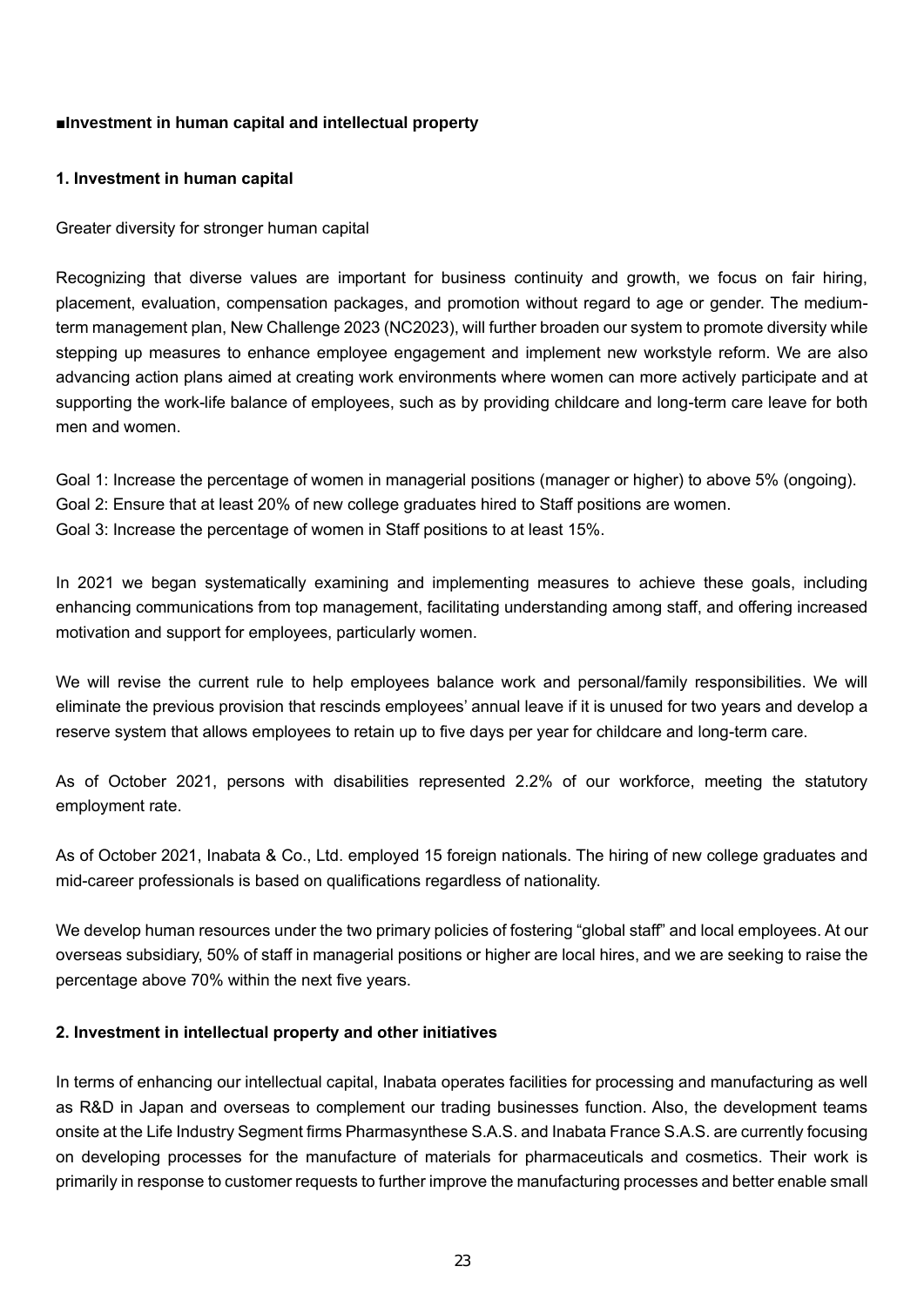quantity production, as well as to develop our in-house technologies, accumulate expertise, and develop analysis methods. In the fiscal year ended March 2021, we invested ¥37 million in R&D activities.

In September 2021, we became a member company in the international Alliance to End Plastic Waste (AEPW). We are expanding our plastic recycling business and developing and manufacturing biodegradable plastics. One of the key initiatives in the NC2023 medium-term business plan involves increasing products and materials with a low environmental load. We plan to ally with other AEPW member companies to advance a global movement to reduce plastic waste.